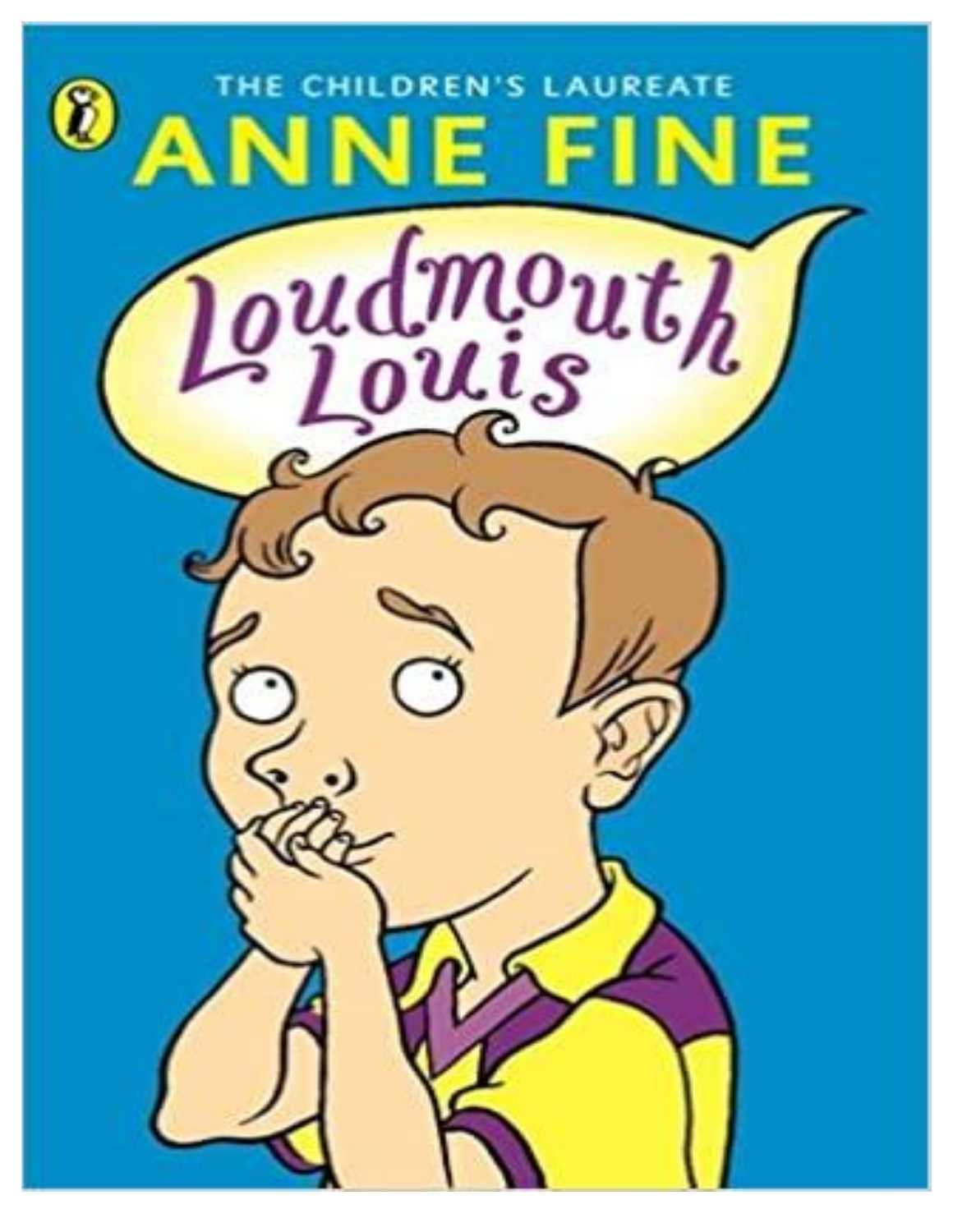### PUFFIN BOOKS

### Loudmouth Louis

 Anne Fine was born and educated in the Midlands, and now lives in County Durham. She has written numerous highly acclaimed and prize-winning books for children and adults. Her novel The Tulip Touch won the Whitbread Children's Book of the Year Award; Goggle-Eyes won the Guardian Children's Fiction Award and the Carnegie Medal, and was adapted for television by the BBC; Flour Babies won the Carnegie Medal and the Whitbread Children's Book of the Year Award; Bill's New Frock won a Smarties Prize, and Madame Doubtfire has become a major feature film.

www.annefine.co.uk

Some other books by Anne Fine

Books for Younger Readers

Care of Henry

Countdown

Design-a-Pram

The Diary of a Killer Cat

The Haunting of Pip Parker

Jennifer's Diary

Not so Hot so

Only a Show

Press Play

Roll Over Roly

The Same Old Story Every Year

Scaredy-Cat

Stranger Danger?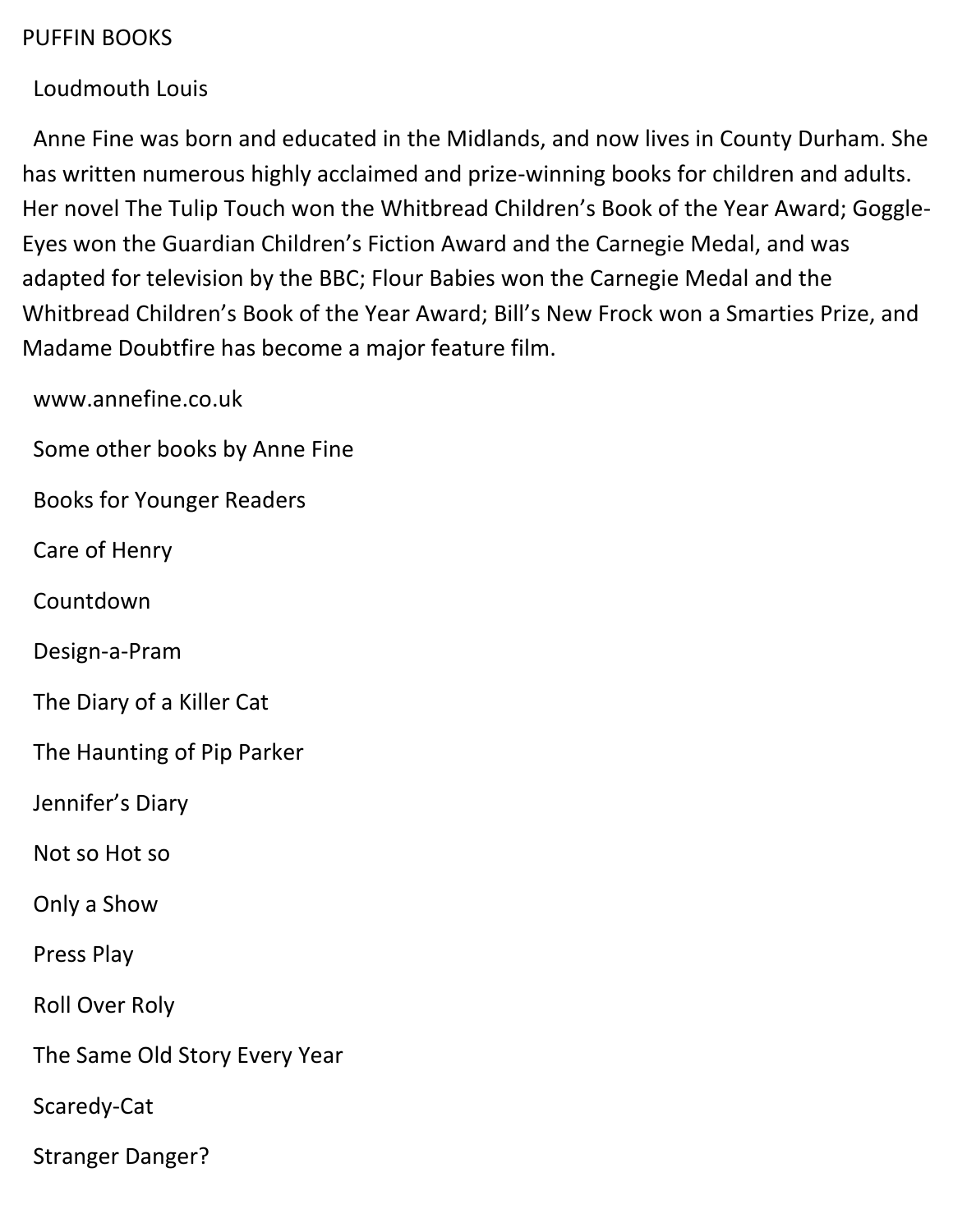The Worst Child I Ever Had

Books for Middle-range Readers

The Angel of Nitshill Road

Anneli The Art Hater

Bill's New Frock

The Chicken Gave It To Me

The Country Pancake

Crummy Mummy and Me

How To Write Really Badly

A Pack of Liars

A Sudden Glow of Gold

A Sudden Puff of Glittering Smoke

A Sudden Swirl of Icy Wind

ANNE FINE

Loudmouth Louis

Illustrated by Kate Aldous

PUFFIN BOOKS

Published by the Penguin Group

Penguin Books Ltd, 80 Strand, London WC2R 0RL, England

Penguin Putnam Inc., 375 Hudson Street, New York, New York 10014, USA

Penguin Books Australia Ltd, 250 Camberwell Road, Camberwell, Victoria 3124, Australia

Penguin Books Canada Ltd, 10 Alcorn Avenue, Toronto, Ontario, Canada M4V 3B2

 Penguin Books India (P) Ltd, 11 Community Centre, Panchsheel Park, New Delhi – 110 017, India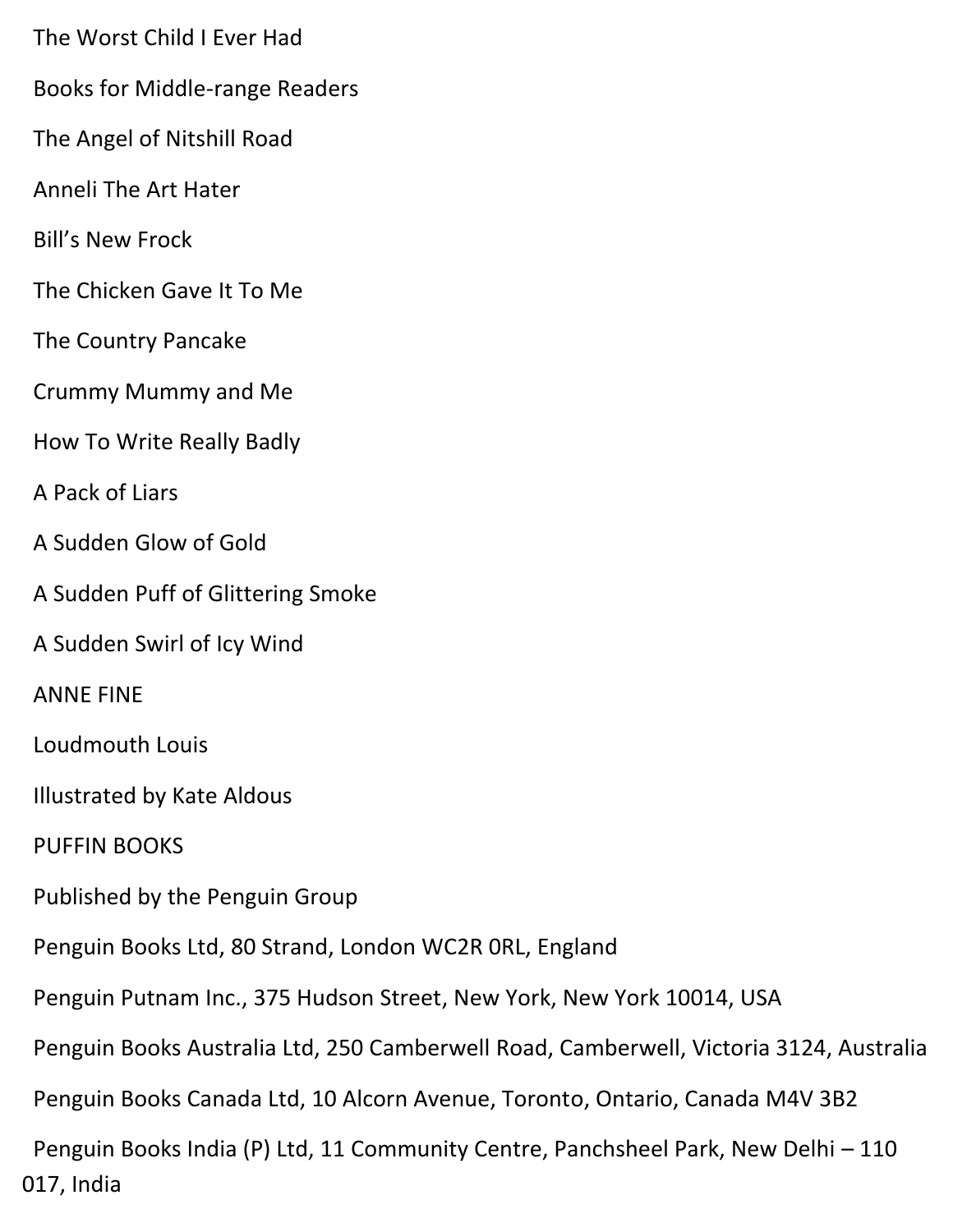Penguin Books (NZ) Ltd, Cnr Rosedale and Airborne Roads, Albany, Auckland, New Zealand

 Penguin Books (South Africa) (Pty) Ltd, 24 Sturdee Avenue, Rosebank 2196, South Africa Penguin Books Ltd, Registered Offices: 80 Strand, London WC2R 0RL, England www.penguin.com First published 1998 Text copyright © Anne Fine, 1998 Illustrations copyright © Kate Aldous, 1998 All rights reserved The moral right of the author and illustrator has been asserted

 Except in the United States of America, this book is sold subject to the condition that it shall not, by way of trade or otherwise, be lent, re-sold, hired out, or otherwise circulated without the publisher's prior consent in any form of binding or cover other than that in which it is published and without a similar condition including this condition being imposed on the subsequent purchaser

British Library Cataloguing in Publication Data

A CIP catalogue record for this book is available from the British Library

ISBN: 978-0-14-193637-6

**Contents** 

1 Silence is Golden

2 Fifty Different Ways to be Told to be Quiet

3 Worry on My Mind

4 Don't Mind My Dad

5 In Training

6 A New Manager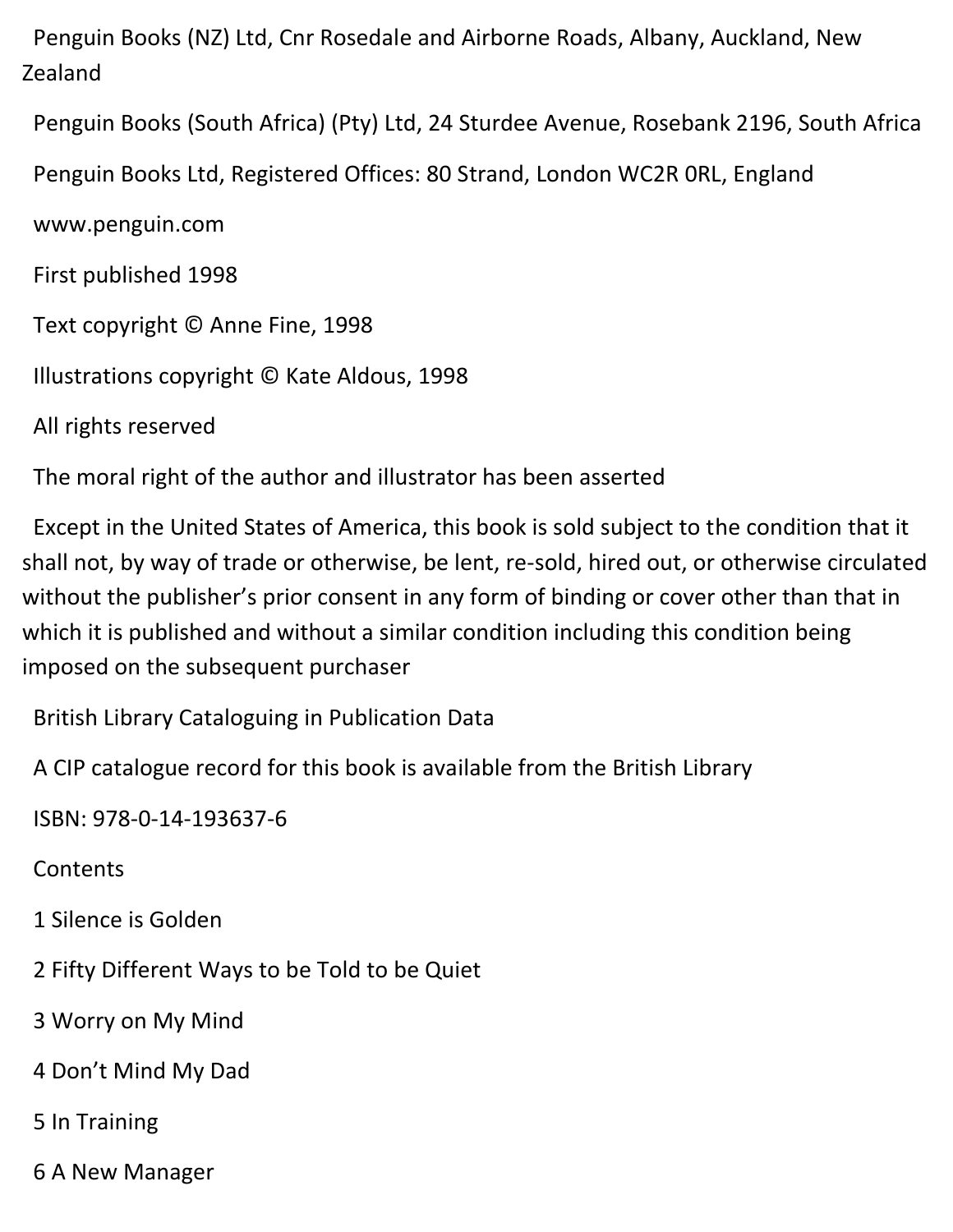7 Sponsorship

8 Fresh Start, Fresh Colours

9 Interesting …

10 Fly on the Wall

### **1. Silence is Golden**

IT WAS MY own fault, I admit.

I could have been in the group that chose to organize the Raffle. But I was too busy chatting to Melanie to bother to put up my hand.

 And I could have joined the group Miss Sparkes said could run the Bring-And-Buy Stall. But I was leaning across to whisper something to George, so I missed that chance too.

 And then Steve and Arif and Arianne finally persuaded Miss Sparkes to let them run a Who-Can-Have-Wet-Sponges-Thrown-At-Them-Longest Competition. And I'd have joined up with them, but she was still mad at me for chattering in class, so she wouldn't put my name down.

She just set her timer as usual.

 "Silence is golden, Louis Todd," she said. "If you can button your loud mouth for five whole minutes, I'll write your name down. And if you can't, I won't."

```
 I couldn't. So she didn't.
```
 So I was still sulking when she wrote down the names of people who wanted to do the Biscuit-Making. And the Guess-The-Number-Of-Lollipops-In-The-Jar. And the Great-Big-Used-Book Sale.

 The trouble is, I was still sulking when she asked if I wanted to join the very last group, who were going to set up the Fast-Cheapo-Car-Wash.

 "No, thanks," I told her. "I have a brilliant idea of my own to make some money. And it's private"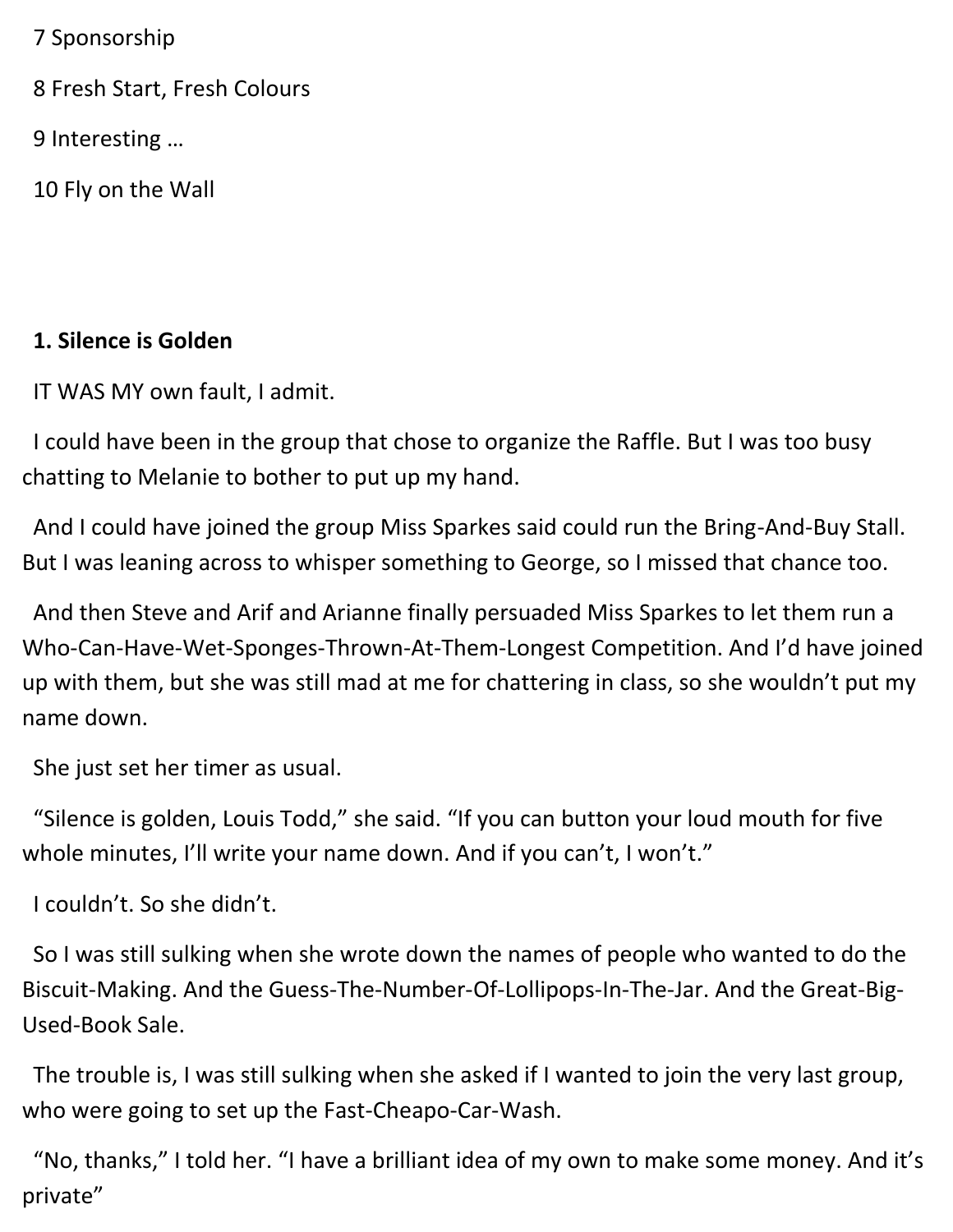"That's nice," she said. (You could tell she was pleased that I wouldn't have to discuss it with anyone.) "And now it's time for Maths."

So, as I told you, it was all my own fault.

## **2. Fifty Different Ways to be Told to be Quiet**

 I AM THE world's expert in being told to be quiet. Everyone has their own way of doing it. I know, because I get it all day.

 In the morning, Mum stares at me blearily over her cornflakes. "There's no point in talking to me yet, Louis," she says. "Can't you see that I'm still asleep?"

 When we're leaving the house, Dad claps his hand over my mouth. "Hush up, Louis. Just give me a moment to think if there's anything I've forgotten."

 At the lollipop crossing, Mrs Frier says, "Louis Todd, you rattle on like a stone in a tin can."

 The big boys in the playground say, "Stuff it!" or "Shut your cakehole!" or "Belt up!" or "Stow it!" (In case you're tempted, I should warn you that my mother says if she ever, ever hears me say any one of those again, all I'll get for Christmas is a freshly spanked bottom.)

 In Assembly, Mrs Heap says, "Is that Louis Todd I hear talking?" Or, sometimes, "I take it that what you're saying, Louis Todd, is a whole lot more important than what I'm saying. So why don't you come up here and tell it to everyone?"

(That shuts me up pretty sharpish.)

Back in the classroom, Miss Sparkes says, one by one, through the long morning:

"Stop talking, Louis."

"Be quiet, please."

"That's enough, Mr Loudmouth."

"Louis, I'm speaking"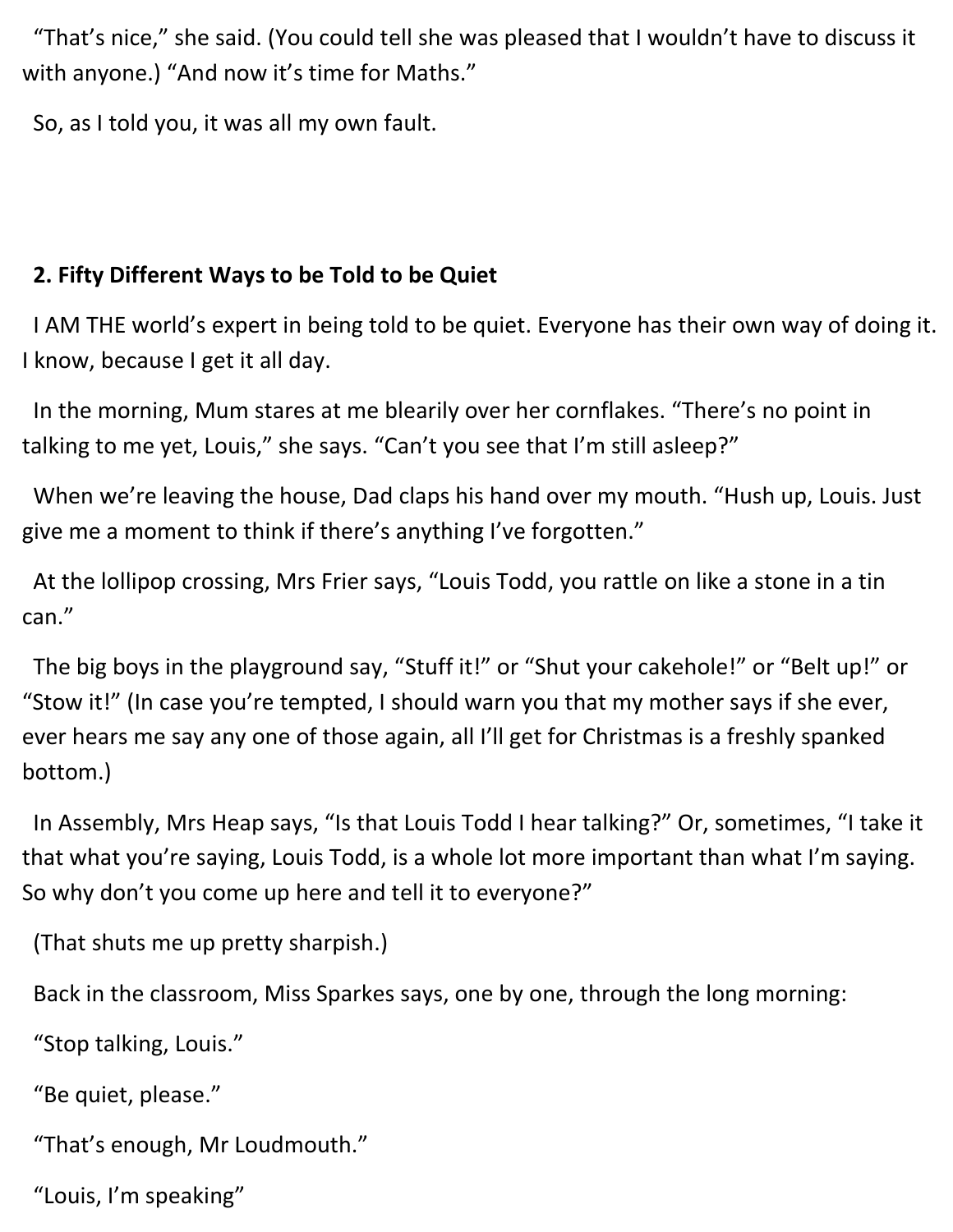"Do stop distracting other people."

"I don't recall saying you could work in pairs."

 At lunch-time, the dinner ladies stand right over me, and say things like, "Give over prattling, Louis Todd, and finish your sponge pudding." Or "Stop rabbiting on and eat. Can't you see that we're waiting to get on and wipe this table?"

After lunch, back in the classroom, Miss Sparkes starts up again.

"Don't start nattering."

"I'm sick and tired of hearing your voice, Louis."

"I think Ben was talking."

"I'll put on my timer, and see how long Loudmouth Louis can keep his beak buttoned."

"Don't interrupt me. Zip your lip, please, Louis."

"On your own, please."

When we're learning about other countries, she sometimes says it in other languages.

```
 "Tais-toif" (That's French.)
```

```
 "¡Cállater (Spanish.)
```

```
 "" (Gujarati.)
```
 By the end of the day, she's usually digging in her bag for her aspirins. "Louis, you realize that you've given me another splitting headache."

 Once, she was so fed up, she even said, as I was going out of the door, "I shall know when you're dead, shan't I, Louis Todd? It'll go nice and quiet."

After all that, it's lovely to get home to Gran.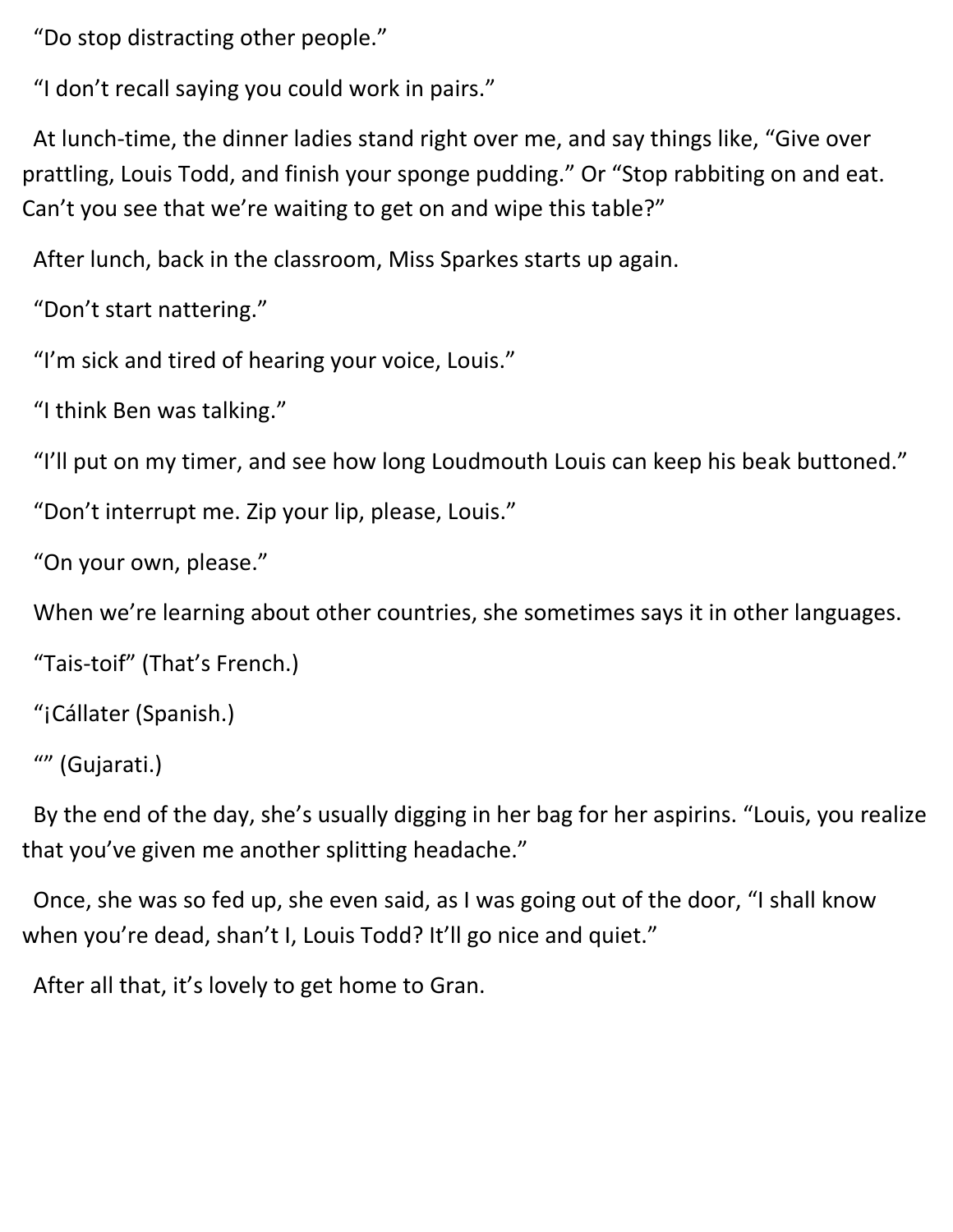#### **3. Worry on My Mind**

GRAN NEVER TELLS me off for talking. Well, she can't. She's just as bad herself.

 Gran never stops. When we're together in the house, it's her voice stirring up the air, not mine.

 Gran even talks when no one's there to listen. I can walk home from school, push open the door, and hear her at it.

"... so I'll just wash these dishes to get them out of the way, and then sort out that peg basket. Yes, here's a couple of broken ones I can throw straight in the bin. And now I'll have a look at this tea towel and see if it's due for a wash yet …"

 Mum calls it "chuntering", and says that toddlers do it. Ask a small child to get dressed, says Mum, and suddenly there in front of you is a strangely bulging heap that's trying to tell you things.

 "… now I'm putting on my woolly and, whoops, got stuck, and it's all gone dark, and I can't find the hole, and now all the rest of me's stuck too, and I can't find my way out, and …"

 Mum says that chuntering is useful practice if you're learning to talk. But you ought to grow out of it. Obviously, Gran's grown back into it again, because I've heard most of the things she's said eight million times before.

"There! Now the kitchen's looking fresh and tidy. And when your mum and dad get home after a hard day's work, I think it's nice for them not to have to walk into a bomb-site."

But sometimes what she says is news to me.

 "See that bald man on the front of the telly guide, Louis? Well, when he was young, he had lovely thick curls and he looked like an upside-down floor mop."

But I wasn't interested in bald men, or fresh and tidy kitchens. I had a worry on my mind.

 "Gran," I said. "Today I did something really stupid. I didn't sign on to help with washing cars or making biscuits."

 "Sounds smart to me," said Gran. "Sit with your feet up and let other people do the work."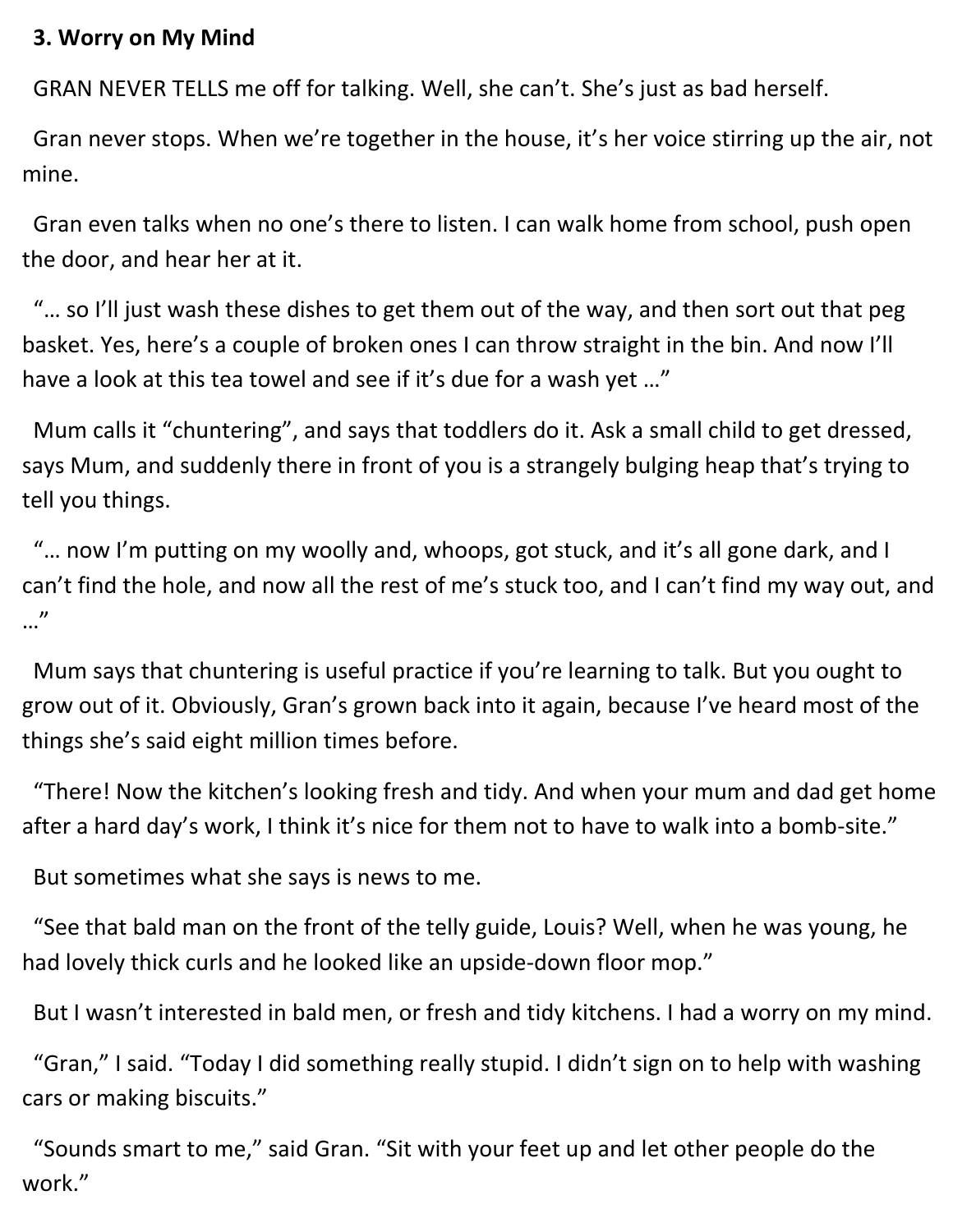"The trouble is," I said, "that I told Miss Sparkes I had my own brilliant idea to make some money."

 "That's good," said Gran. "My Dance Club needs some money. I hope you won't mind sharing your idea with me."

"I would," I said, "except I haven't had it yet."

 "Pity," said Gran. "Because all of us in the Dance Club want to go to Blackpool and stay in the Alhambra, and walk along the sea front, and go to the Tower Ballroom every night, and  $-$ "

So it was too late. I had missed my chance.

## **4. Don't Mind My Dad**

 I tried talking to her again later. Dad wasn't listening. He was slumped on the sofa watching Leighton Buzzard Wanderers' Greatest Goals. Dad watches football videos for half an hour after he gets home. Gran tells him off. But Dad says if she'd had forty little savages yelling at her all day, she'd sit and watch Leighton Buzzard Wanderers' Greatest Goals with him.

```
 (My dad's a teacher. Did I mention that?)
```
"Gran," I said. "About this brilliant idea I need for making money …"

She had a think.

 "You could put lots of lollipops in a jar," she said. "And make people pay to guess how many there are."

"Someone's already doing that," I told her.

 "Sssh!" Dad's voice came up from the sofa. "Here comes the first of Lenny Potter's unforgettable match-savers."

"Well, then," Gran said to me. "How about setting up a Great-Big-Used-Book Sale?"

"That's been picked too," I said.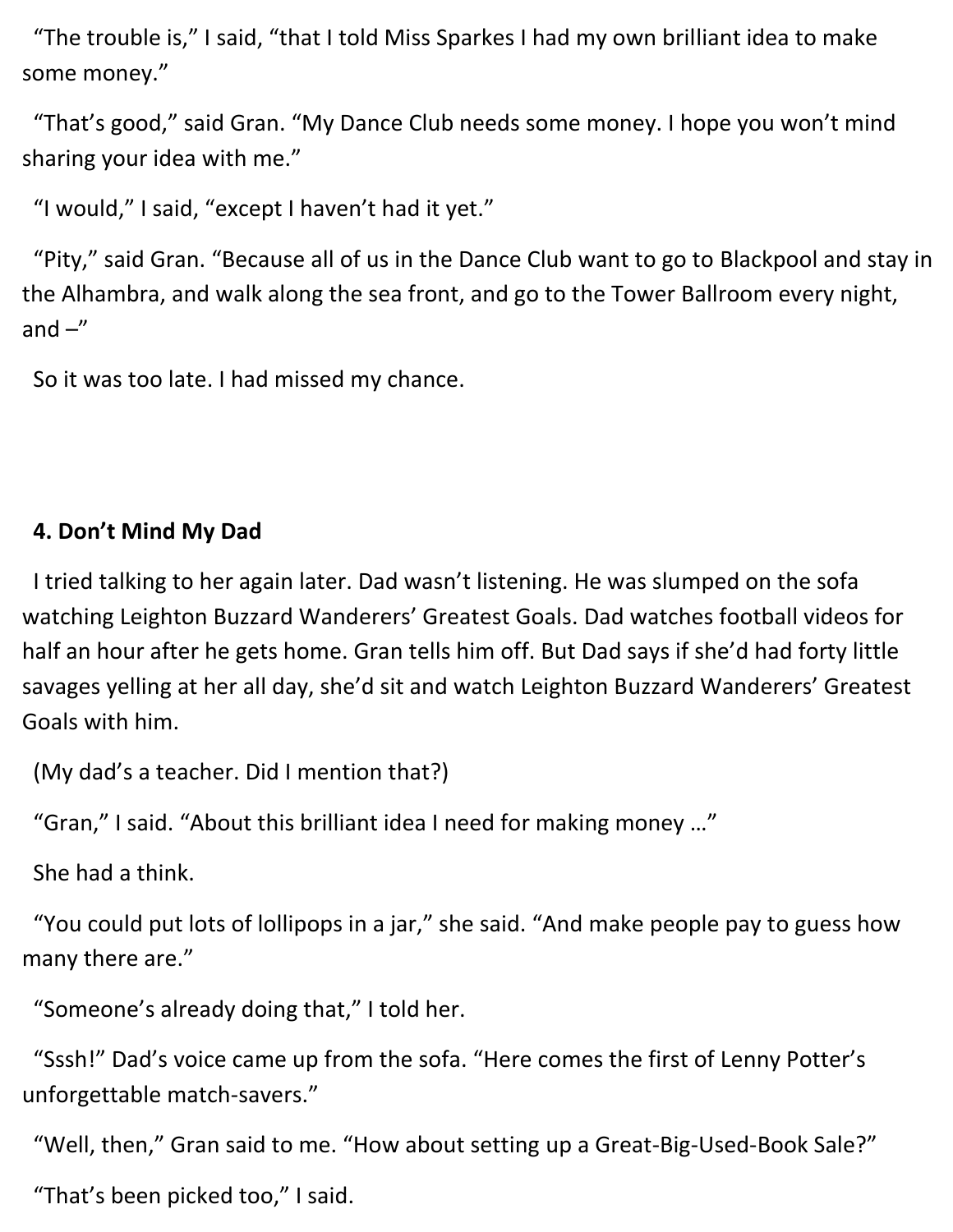On the television, Lenny Potter took a penalty back in the stone age when Leighton Buzzard Wanderers wore those old yellow shirts with purple stripes.

"A pity about that nasty rash of his," Gran fretted.

"Sssh!" Dad said.

I said, "He doesn't look as if he has a rash to me."

 "That was back then," said Gran. "When he was young and fit. I saw him last night on A Question of Sport and he'd come up in pink lumps."

Dad raised his head over the rim of the sofa.

 "Instead of joining the two of you to grieve over the poor man's skin problems," he said, "might I just be permitted to watch his famous left-footed volley from the halfway line in peace and quiet?"

(Don't mind my dad. Like Mrs Heap, he can be very sarcastic.)

"Sad, too, about his poor wife …" persisted Gran.

 "Sssh!" Dad said. "This is the corner kick that flew in above the great, late Juan Da Silva like a bird."

 "Her big mistake, of course," said Gran, "was leaving a fine man like him to marry that bear."

```
 "She married a bear?"'
```
Gran gave me a very pitying look and turned back to Dad.

 "What was his name, Brian? Giant great lump of a fellow who wore floppy bow ties and knew a lot about furniture. Always on Antiques Road show. You remember!"

 Dad huddled closer to the television as Lenny Potter, now in a purple shirt with yellow stripes, booted the ball all the way from the hot-dog stand to the entrance to the Ladies. He had his fingers in his ears. (Dad. Not Lenny Potter.)

"Gran!" I reminded her. "About this brilliant idea I need for making money for school…"

Dad's head came back over the sofa. "What does your school need money for now?"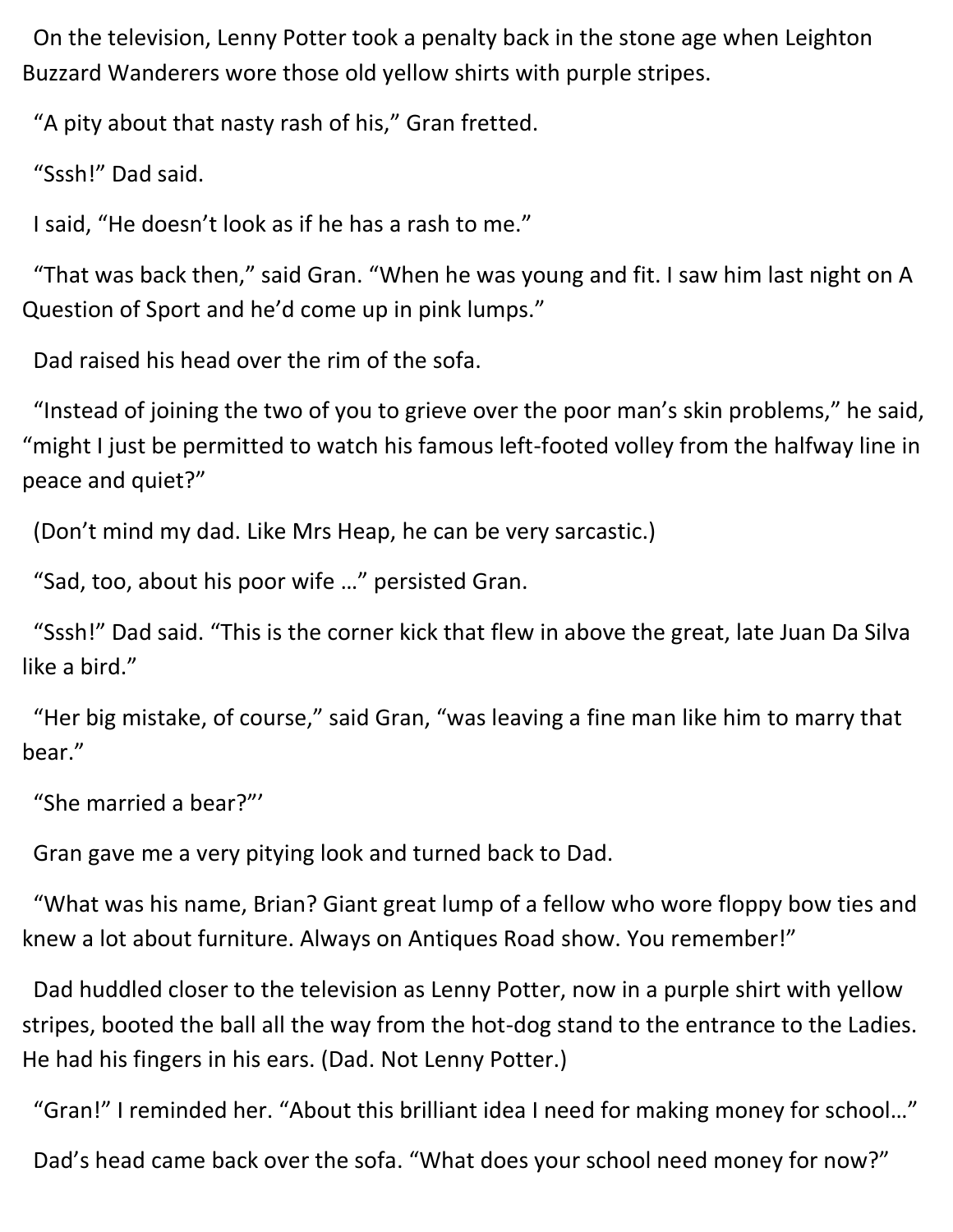"For the new library."

 He sank back down. "That's all right then," he told me. "Someone like you needn't feel bad about not raising any. They'd never let you in anyway. Libraries are quiet places."

"I can be quiet when I want."

"And pigs can fly."

He went back to watching his video. Gran could see that my feelings were hurt.

 "You could always run a Raffle," she suggested. "Or even a Bring-And-Buy Stall." Her eyes lit up. "I could give you those nice socks with dancing Santas to take in, since your father won't  $-$ "

 "Sssh!" Dad said. "You're talking through that great direct free-kick that sailed in on a perfect curve."

 "The Raffle and the Bring-And-Buy Stall are both being done already," I told Gran. "And so is the Who-Can-Have- Wet-Sponges-Thrown-At-Them-Longest Competition."

 "People don't want wet sponges thrown at them, Louis," Gran said. "What people want is useful things, like having their cars cleaned cheaply. Or nice things, like home-made biscuits."

She leaned over the sofa.

"You wouldn't pay to have wet sponges thrown at you, would you, Brian?"

 "No," Dad said. "But I'd give quite a lot of money to be able to sit and watch my video in peace and quiet."

Gran didn't even hear him. But I did.

#### **5. In Training**

SO THAT'S HOW the brilliant idea was born. Louis Todd's Great Sponsored Silence.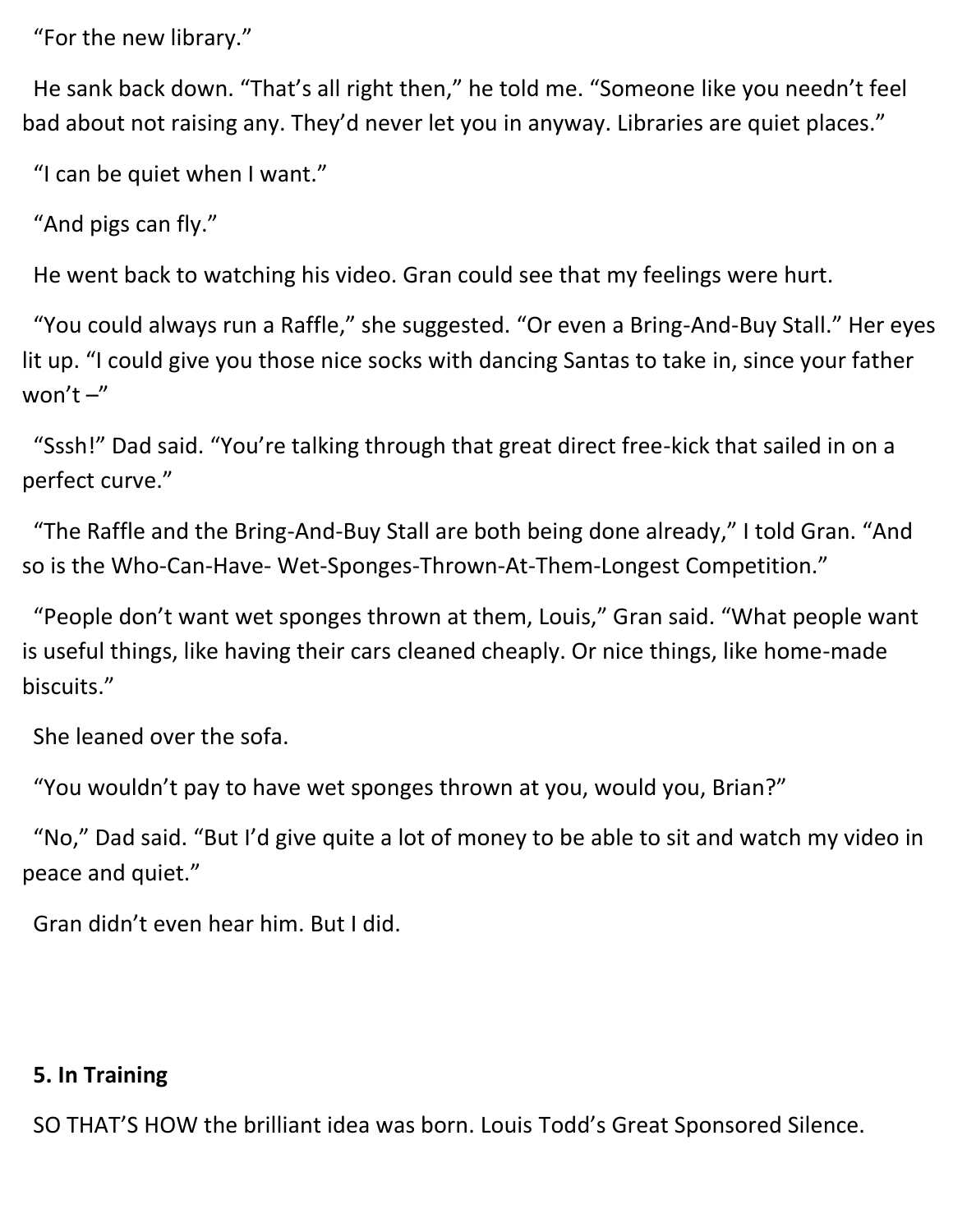First, I had to get in training. On Monday, I tried to keep quiet all the way back from Assembly to the classroom. I got as far as the turn in the corridor. Then Lucy said, "Louis -" And I said, "What?"

So that was thirteen seconds.

I had another go back in the classroom.

 "I want everyone to be quiet while I give out the measuring kits," said Miss Sparkes. "And that includes you, Louis.

So I was quiet.

Ten seconds.

Twenty.

Thirty.

And then, "I don't want that one," I told her. "That one's got bits missing."

Thirty-one seconds. If you're generous

Not very good.

 I tried again during Percussion Band. I reckoned that there'd be so much noise going on around me that I could probably give my own voice a rest a bit more easily.

How wrong I was.

 First, Mr Hambleton gave me the cowbells to hand out. I gave the first to Melanie (in perfect silence).

Ten seconds. Looking good!

I gave the second to Marisa (in silence too).

Fifteen seconds.

And then I gave the last one to Alfie. "There you go," I said. "Cowbell. It suits you."

 I hadn't kept counting, but it wasn't a record. It would have been eighteen seconds at most.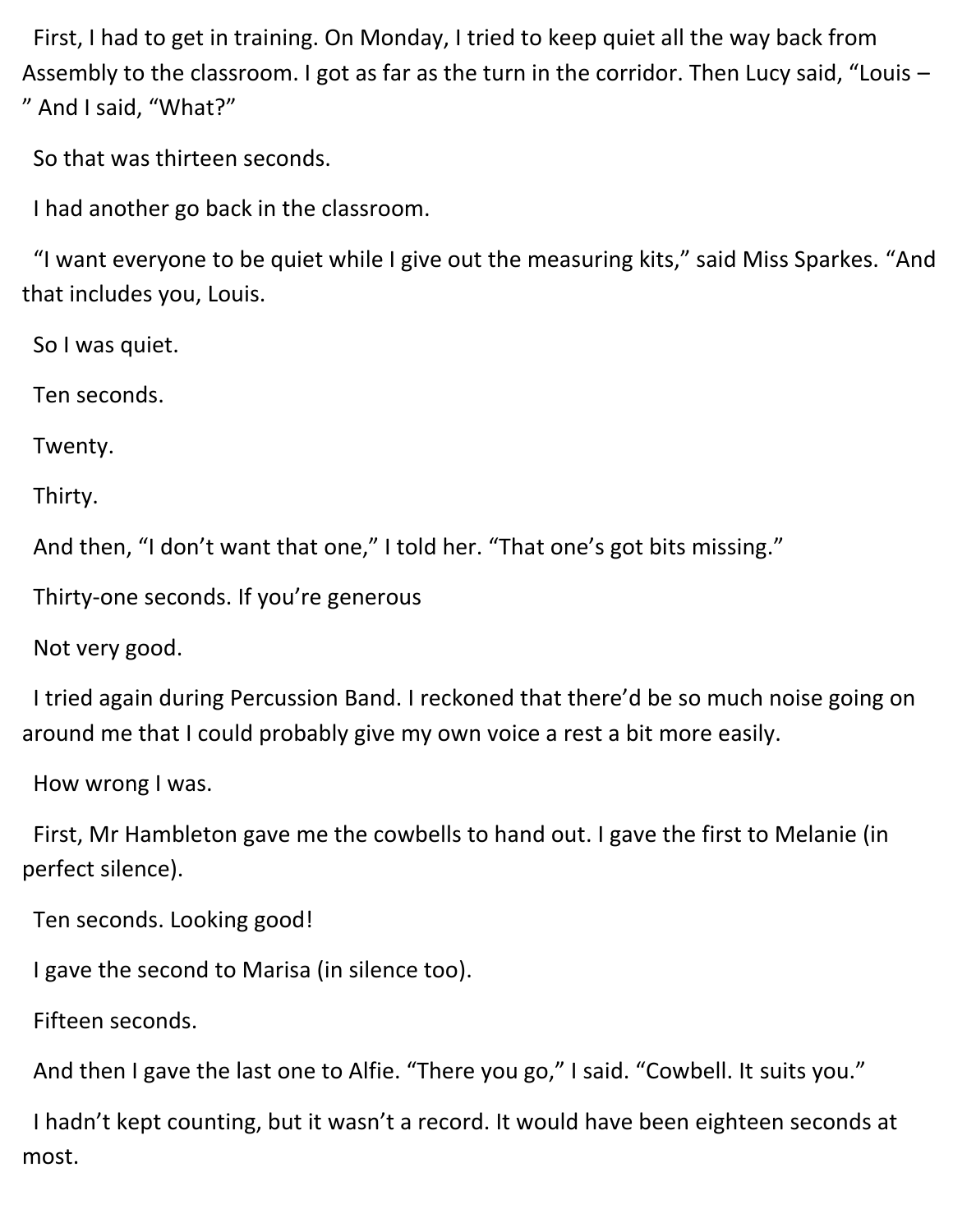I gave up for the rest of the class. I like Percussion Band, and keeping quiet when you can hardly be heard over the bongos and chime bars and woodblocks and triangles is pretty much a waste of time. So I only tried again when it was time to collect up the tambourines.

 I didn't speak as I walked round the circle, taking them. But, as I passed George, I couldn't help giving all four a jolly good rattle, and saying, "iOlé!"

 So that was pretty much a waste of effort. (Back to ten seconds at most.) On the way home, I walked by myself as far as the lollipop crossing. Forty-two seconds.

 Then Mrs Frier said, "Why are you staring at your watch, Louis? Are you late for something?"

"No," I said.

 Forty-six seconds. Not an impressive record. I was so fed up, I walked home with Emma and talked to her non-stop about Leighton Buzzard Wanderers.

 Give up on training for today, I thought, as I walked through the door. No point in trying in the same house as Gran. But I was wrong. As soon as I explained what I was doing, she started rooting through one of the kitchen drawers.

```
"What are you looking for?"
```
 "Sticky tape." She held it up. "Just a few inches over your mouth. Trust me, it'll work a treat."

And so it did, till Dad came home, and Gran explained.

Dad peeled the tape off.

 "Don't think that poor Miss Sparkes hasn't dreamed of doing this," he said. "She'd probably even be happy to pay for the sticky tape out of the money she'd save on her aspirins. But I'm afraid it's not allowed."

```
 "But if I've agreed …"
```
 Dad shook his head sadly. "Just forget it, son. I am a teacher and I know. Leave her to dream."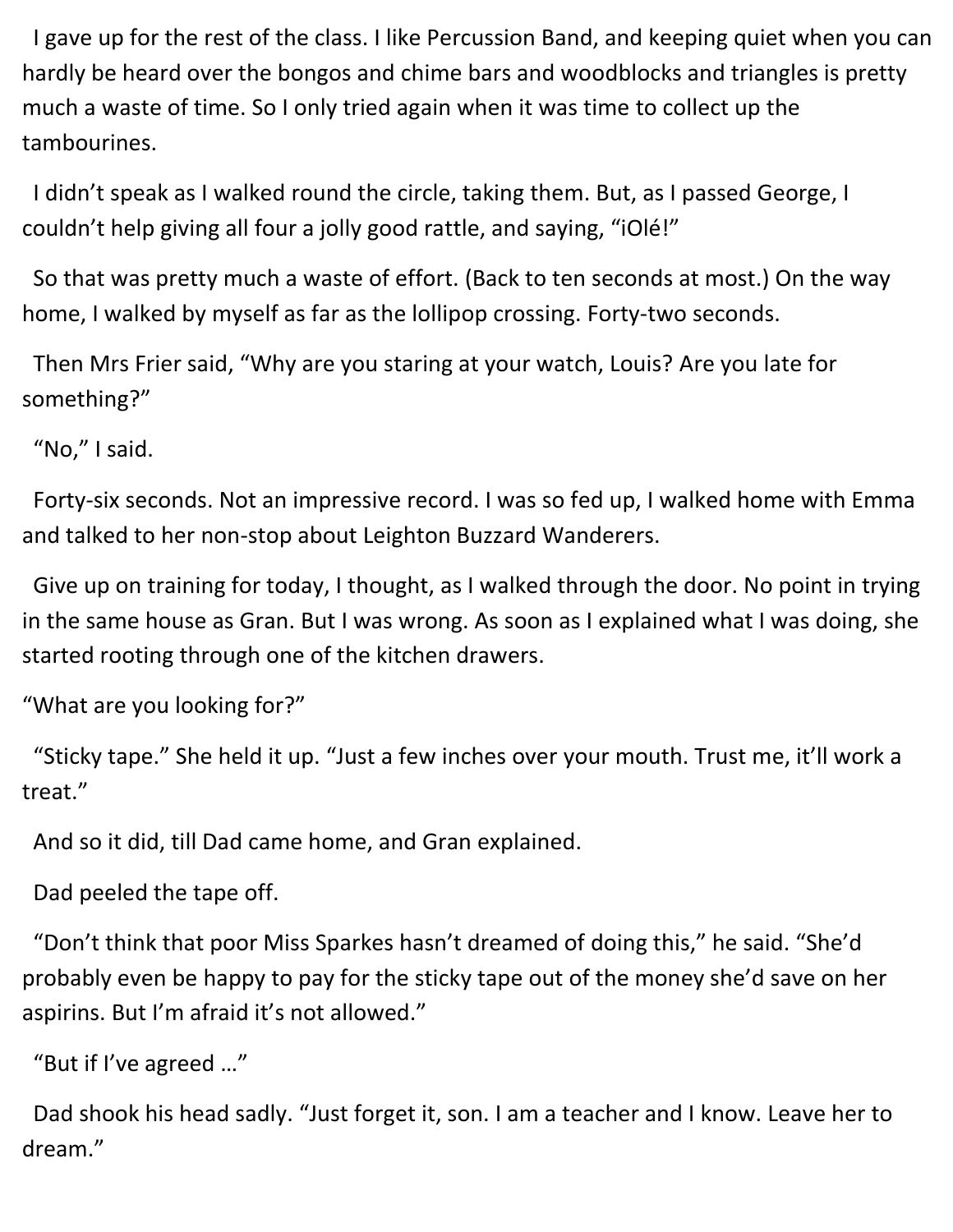And he slid in his video.

#### **6. A New Manager**

WHEN MUM CAME home, she found me crying at the bottom of the stairs.

"What's all this?"

"Nothing," I snivelled.

"Come off it, Louis. Something's wrong. Tell me."

 She pulled me on her knee, and I explained about the sponsored silence, and the sticky tape Gran put on my mouth, and not being able to keep quiet without it.

Mum patted me gently. "What you need," she said, "is a new manager."

I wiped away my tears. "What, like Leighton Buzzard Wanderers?"

"That's right."

"But, who? "

"Who do you think?" Mum said, grinning. "Me, of course."

#### **7. Sponsorship**

THE FIRST THING we did was go after sponsorship. I made out the form.

NAME

AMOUNT (PER HOUR)

MAXIMUM

May Todd

20p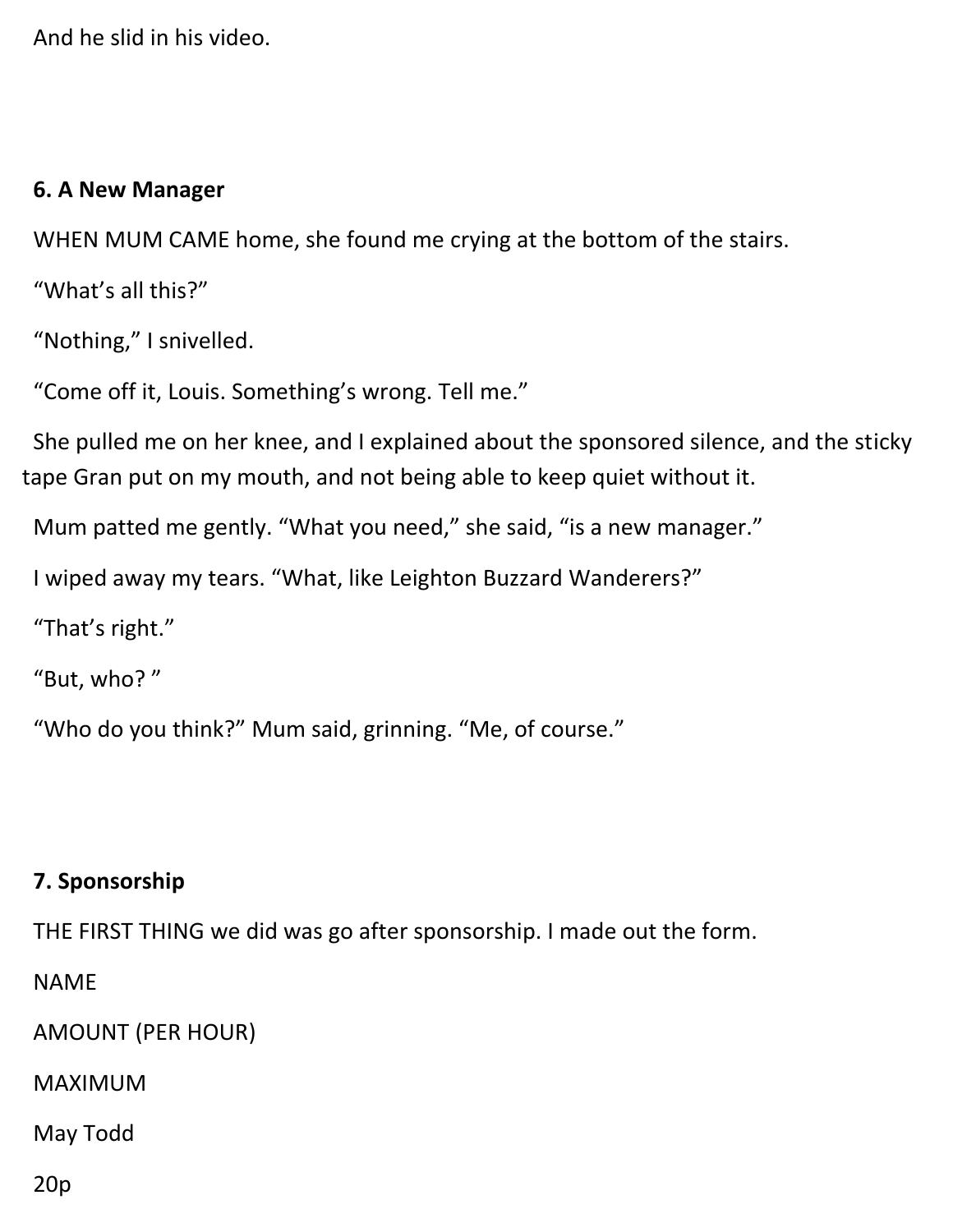£1.50

Brian Todd

20p

£1.50

Mrs Havergill

20p

£1.00

 In the first column, you put your name. In the next, you wrote how much you wanted to pay for each hour I kept quiet. And at the end you had to write the most you would give, even if I never spoke again.

 "That's only fair," said Mum. "After all, you might have a terrible fright, and be struck dumb for ever."

("No such luck!" Dad said.)

First, I went round to Mrs Havergill next door, just for the practice.

"Please, Mrs Havergill, will you sponsor me to keep quiet all Friday?"

"How much is it?" she asked me.

"You get to choose," I said.

 She looked me up and down. "Ten pence an hour? And a pound maximum? What a pity you're not doing a Saturday!"

She wrote her name down. I rushed back to Mum.

"It works! It works!"

 "Only if you keep quiet," she reminded me. "But we'll leave that problem for now. One step at a time."

Next day, I took my form into school. Everyone was thrilled.

Miss Sparkes put herself down for fifty pence an hour.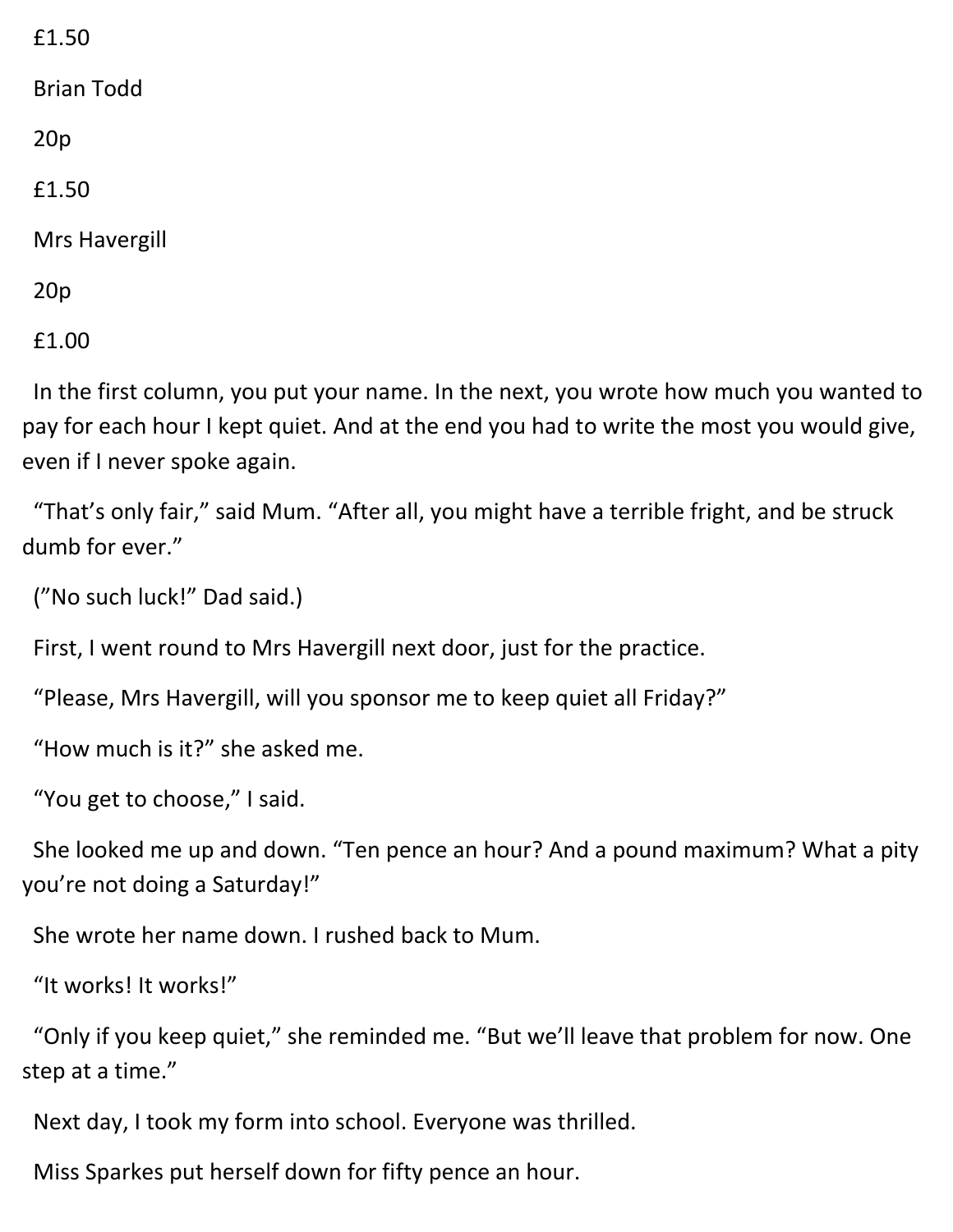"Cheap at double the price!" she told me. Her eyes gleamed. "And if it works, we'll do it again. Over and over! Why stop at a new library? We could have a new music centre. And a new sports stadium. You could be quiet every day, all term, until you're out of my class!"

I gave her my hurt look.

"Oh, all right," she said. "We'll just see how it goes on Friday, shall we?"

Snatching the form from me, she signed her name.

All of my friends signed up. And lots of other people I hadn't realized I'd been bothering.

 "Does this mean you'll be quiet all through Reading Time? If you will, I'll pay. When you keep interrupting in Reading, we never get to the end of the story, and I hate that."

 "Is there any chance you'll be able to stay quiet all through Maths Workbook? Then I might get to understand subtraction, and that would be brilliant."

 "How much is it to sponsor you all through Gym Class? Then we might get to use the ropes for once. I love it when everyone's quiet, and we get to use the ropes."

 "I'll pay if you promise to try extra hard all through Pictures from History on the telly. I love Pictures from History, but when you're talking, I can't hear."

The dinner ladies laughed and laughed.

"You? Loudmouth Louis Todd? Stay quiet for even one hour? One whole hour?"

"I'm aiming for the whole day."

"Oh, yes?" Both of them laughed some more.

"I should warn you," I said, "I'm under new management, so it could happen."

"And Leighton Buzzard Wanderers could win the Cup!"

They fell about laughing some more.

Then Mrs James put out her hand. "Give me your form, and I'll sign up."

She did. And so did Mrs Patel. I looked to see what they'd written.

£1,000,000 an hour, Mrs James had put. Maximum £5,000,000.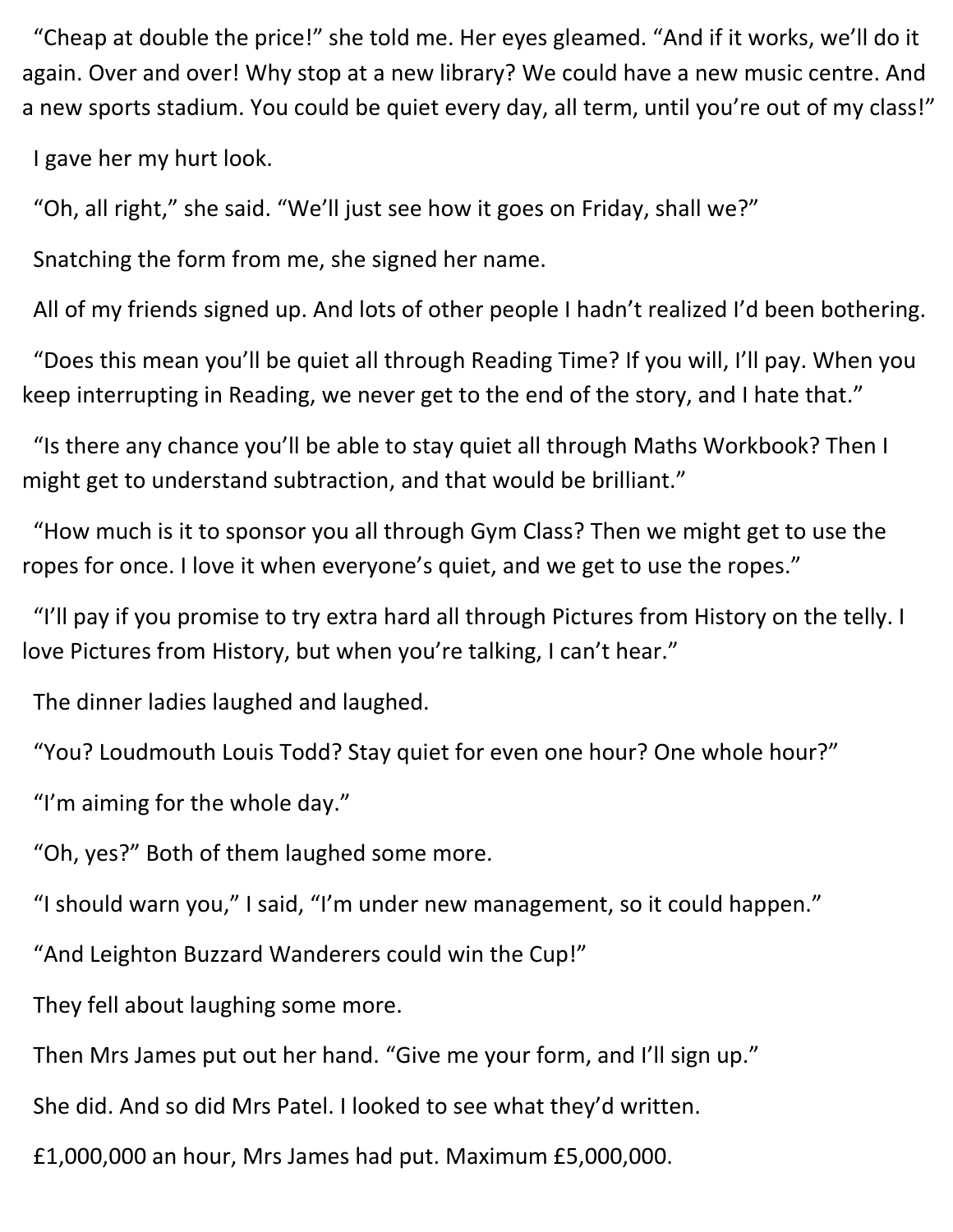And Mrs Patel had written Ditto underneath.

Off they went, laughing.

 Then I went after Mrs Heap, who was striding down the corridor. "Please will you sponsor me for the new library?"

"Sponsor you to do what, Louis?"

"Keep quiet."

She stopped in her tracks. "What? Not talk? For a whole hour?"

"For a whole day, if I can."

"You? Louis Todd?" She laid a hand over my forehead. "Are you feverish?"

 "No," I said. "I'm determined. I'm under new management, like Leighton Buzzard Wanderers. And I shall do it."

 She seized my form. "Louis," she said, writing busily. "If you can keep quiet for a whole school day, I shall be very tempted to put up a plaque to commemorate the occasion."

"A real plaque? Oh, excellent! What would it say?"

 She tilted her head to one side. "Well, if you're going to make a lot of money, how about: Silence was Golden?"

I whistled through my teeth. "Magic!"

Mrs Heap gave me a beady look.

 "Yes," she said. "Magic. And that's what you're going to need to get you through the first five minutes."

She handed the form back, and away she went.

Next stop, Mr Hambleton.

"Sponsor me, please, for shutting up?"

"Shutting up?" The same light gleamed in his eyes as in Miss Sparkes'.

"What? All through Percussion Band?"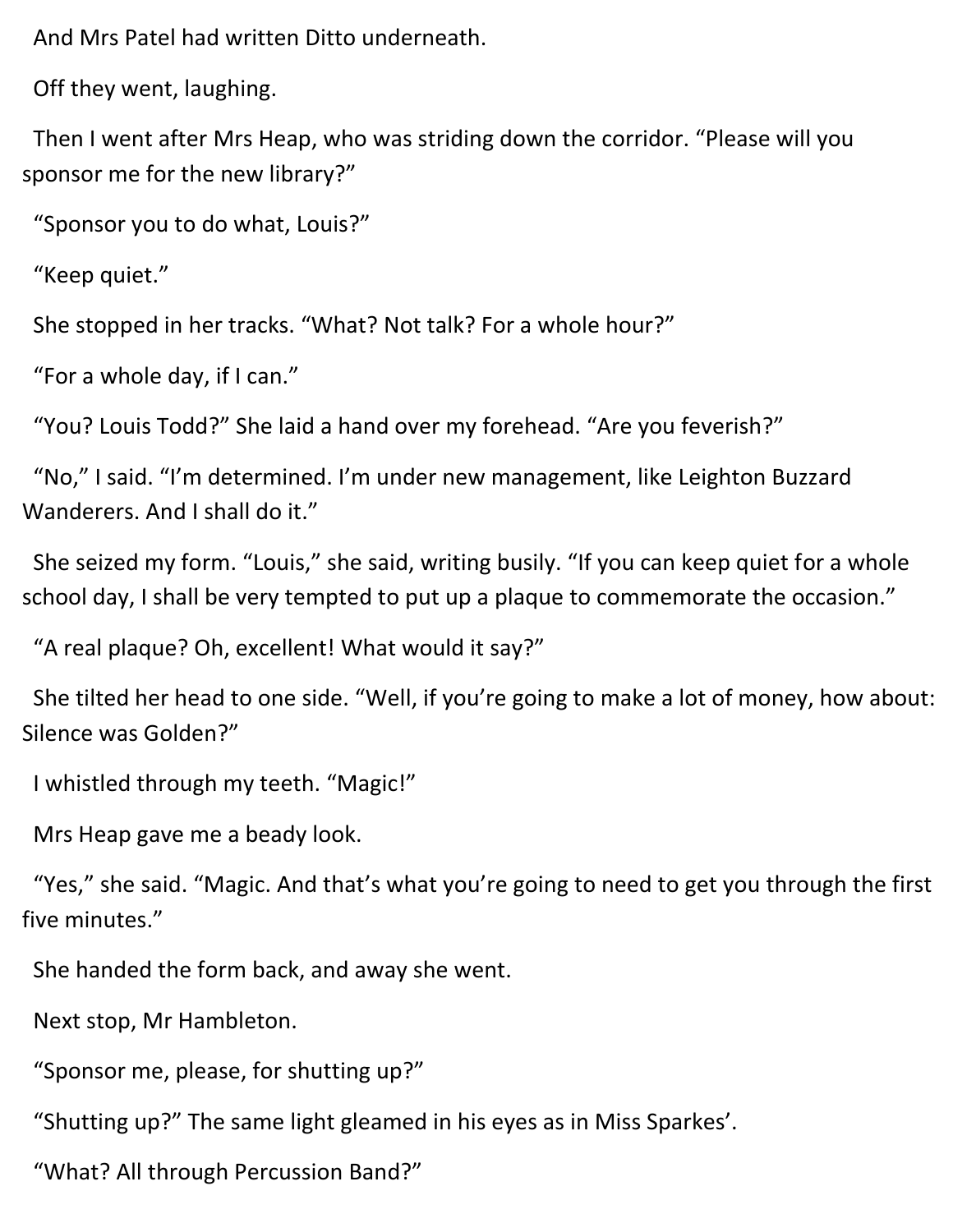"I would," I said. "Except that Percussion Band isn't till next Monday, and I'm doing this Friday."

 "I'll get the timetable changed," he cried. "I'll go after Mrs Heap right now, and make her do it. This is an opportunity not to be missed!"

He snatched the form, and scribbled on it madly.

 "A whole Percussion Band practice without you talking! Oh, it's too good to be true! I can hardly wait! Roll on, Friday! And I'll tape-record it, so I know how it sounds, and can listen to it over and over in all my darkest hours. Oh, wonderful! Amazing! I never thought I'd see the day!" He spun me around in the corridor. "Oh, what joy!"

I had a sudden moment of doubt. Maybe he wouldn't hear it. Maybe I couldn't do it.

 "No!" I told myself sternly. "Don't even think about failure. Like Leighton Buzzard Wanderers, it's onwards and upwards!"

And I strolled off, whistling.

When I got home, I added up.

"If I do a quarter past eight till a quarter past three, that will be seven hours."

Mum checked my working.

"And if everyone pays me everything they've promised, I'll have ten million  $-$ '

"Let's leave the dinner ladies out of this," said Mum. "Just for the moment."

"All right then." I added up without them. "Now I'll multiply by seven."

Mum checked my working again.

And there it was. The answer.

 "That's amazing. With that much, Mrs Heap could buy a whole new floor-to-ceiling bookcase and Jill it with books. Couldn't she?"

Mum tapped her pencil on her teeth.

"Yes," she said thoughtfully. "If you can manage seven whole hours …"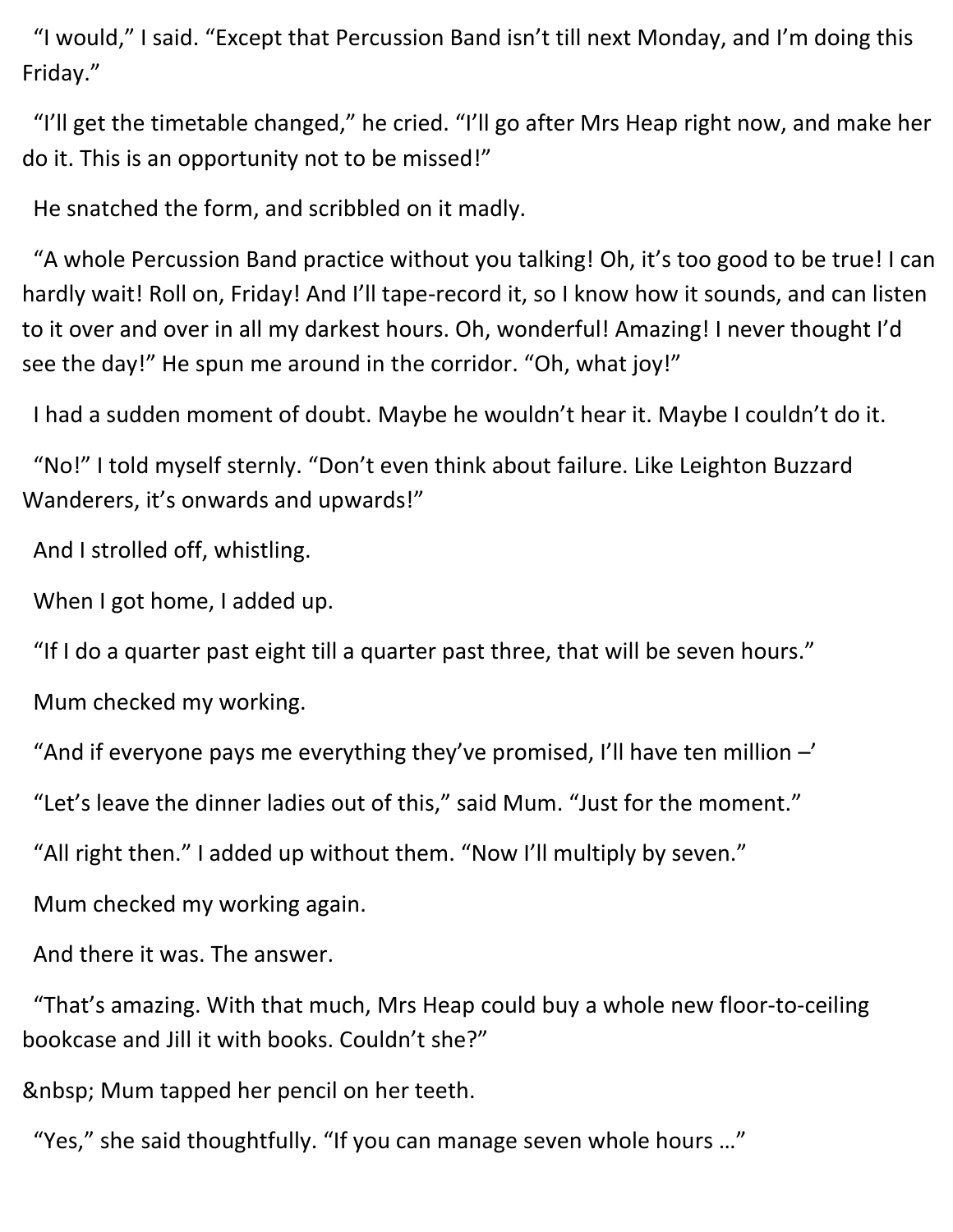### **8. Fresh Start, Fresh Colours**

 WHEN FRIDAY CAME, like Leighton Buzzard Wanderers when they made their fresh start, I wore fresh colours. Gran found me a bright yellow shirt to remind me that Silence is Golden. And round the cuffs she embroidered "Sssssssh! Sssssssh!" in little letters so thick and black they looked just like stripes.

"They're to remind you, too."

And then I got the pep talk.

"Listen!" said Mum.

"I am listening."

"No," Mum explained. "That is our strategy for the day. For you to listen."

"Listen?"

 "Yes," Mum said. "It's a defensive tack. You see, if you're busy listening, then you won't get bored and start talking. And you'll find out what goes on when you're not interrupting all the time. It'll be interesting."

"Interesting?"

 "Yes," she said firmly. "Think about it. You'll be like a fly on the wall, and get to see what things are like without you."

The more I thought about it, the stranger it sounded.

"Fly on the wall?"

"That's right."

"Weird!"

 Mum put her finger on her lips. "Remember, if you talk, then it won't work. Things will just go back to being how they are usually."

"Like when Leighton Buzzard Wanderers ended up back in the fourth division?"

"That's right. Like that."

"Right," I said. "Match tactic. Fly on the wall. Not talking. Listening."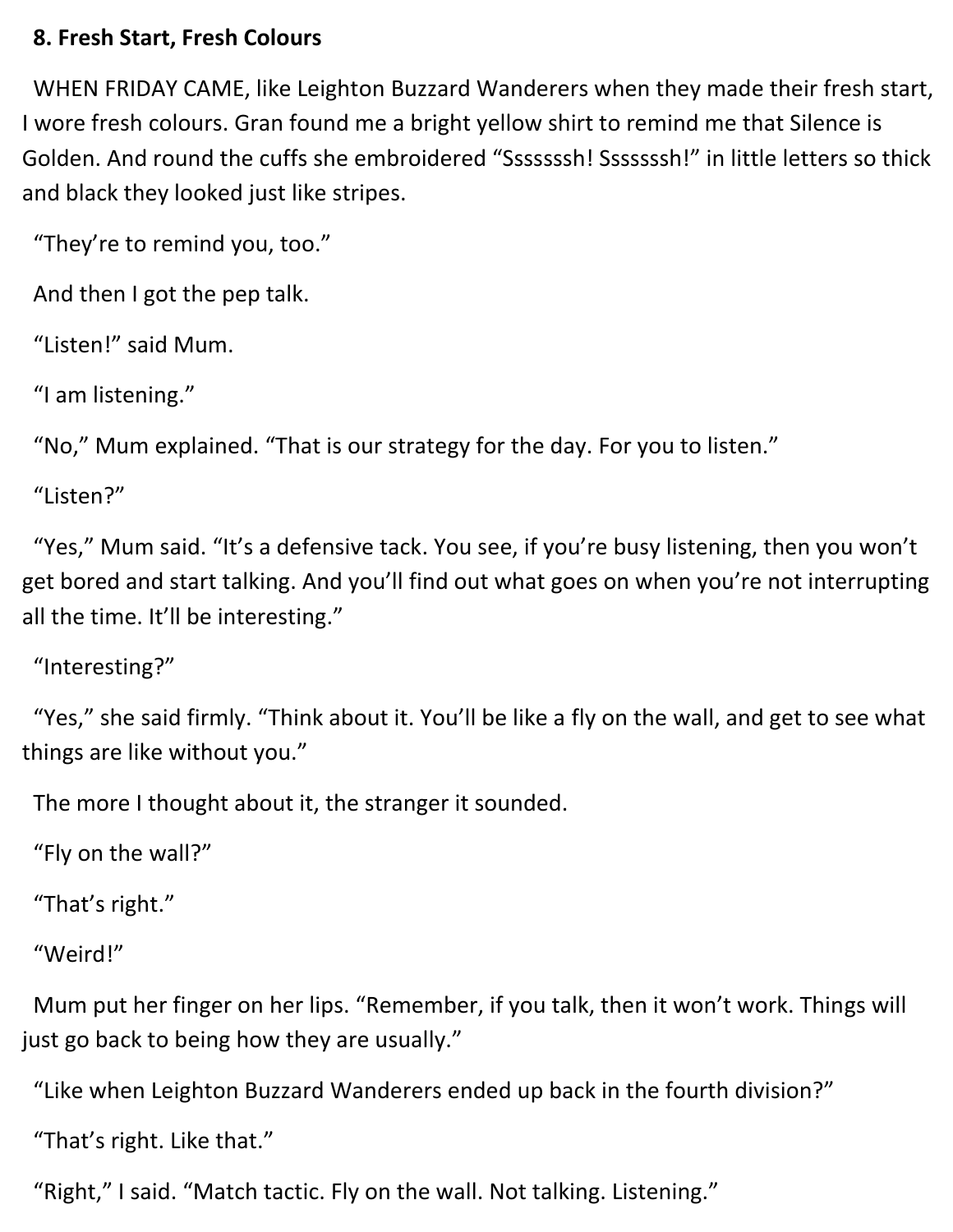"That's the spirit," Mum told me. She made the Leighton Buzzard Wanderers Victory Salute. "Now go out there, Louis, and win, win, win."

# **9. Interesting…**

 FIRST STOP, THE lollipop crossing. As I walked closer, Mrs Frier was reaching out to pull Bernie Henderson back from the kerb, as usual. On any other morning I would have begun to chat to her about something. But instead I lagged behind, in case she'd forgotten it was a special day, and asked if the cat had got my tongue.

So she had time, for once, to speak to Bernie.

 "Young man, you practically hurl yourself off that kerb every morning. Did you know that, for every girl your age who has a road accident, seven boys get run over?"

"Seven?"

Bernie looked really shocked, and stepped right back.

 "That's right," said Mrs Frier. "And doesn't that show that charging off the kerb isn't a smart idea?"

 She stepped out in the next gap to stop all the traffic. And this time Bernie waited until she gave him the wink before he moved.

 Mrs Frier said, as I walked past her: "Hello, Louis. I didn't notice you there, even in that nice bright shirt."

 Fly on the wall, see? I gave her the thumbs-up, to show that, although I wasn't speaking, I was still friendly.

"Oh, right!" she said, remembering. "Your sponsored silence! Well, best of luck!"

I nearly said "thank you" and ruined it.

But Bernie interrupted just in time.

"Seven boys! For every girl! It makes you think, doesn't it?"

 So that was my first few minutes. I'd heard something interesting from Mrs Frier (and probably saved Bernie Henderson's life).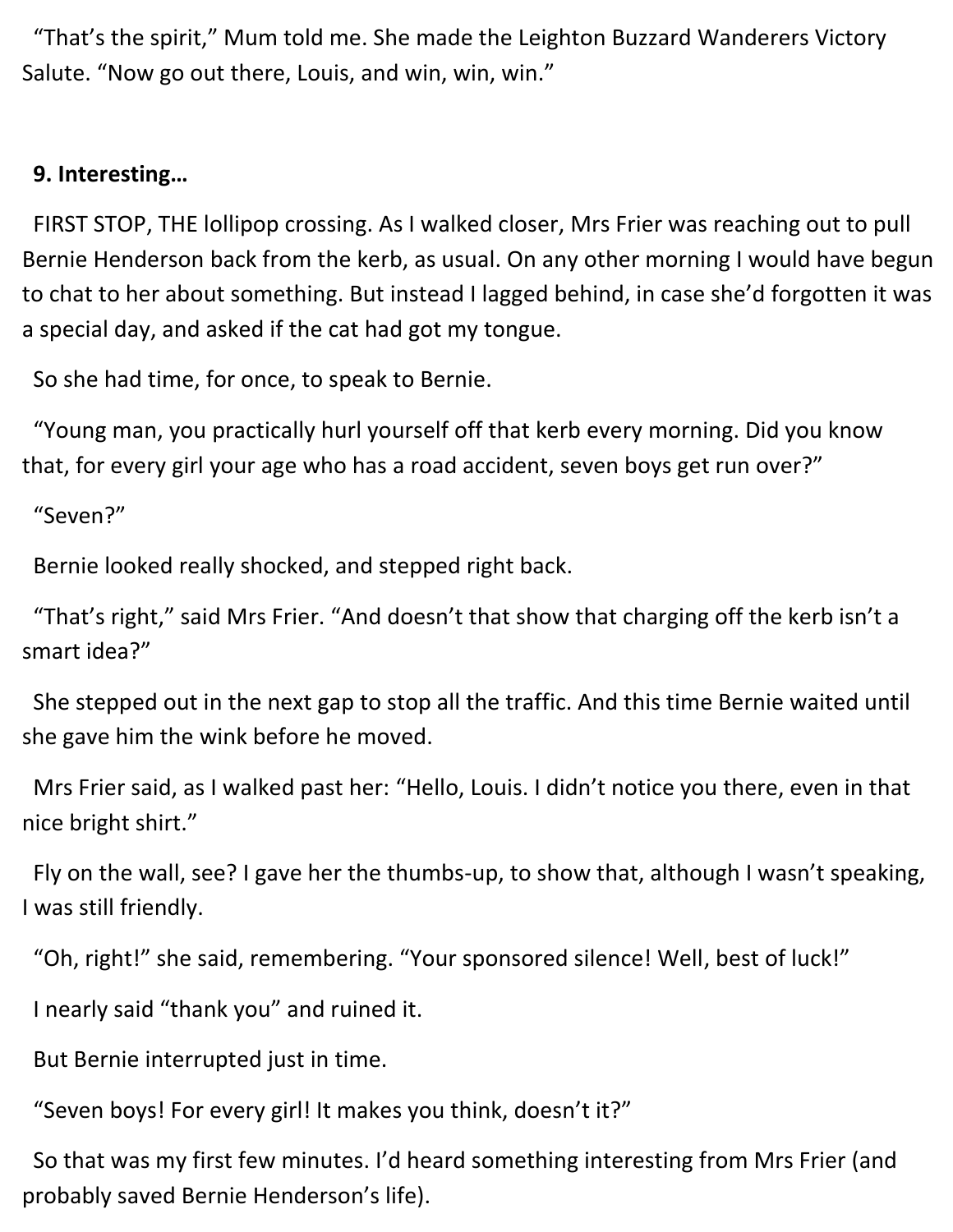It was the same in the playground. I kept hearing fascinating things.

"So Moira's mother has to go and meet the Queen, and wear a fancy hat."

"And when my brother looked at the apple, he saw half a maggot, waving."

"Oh, yes. Each year the top class go to Alton Towers."

"Mrs Prenderghast saw a ghost in her closet."

 I wandered round, listening. Behind the shed, I saw Dora curtsying beautifully to one of the dustbins, but since she wasn't saying anything, I drifted back to the playground and heard Roberta saying to Amelia, "My dance teacher says if I can't learn to curtsy properly, I can't be one of the Twelve Dancing Princesses in our show."

"Is curtsying hard?" asked Amelia.

 "I think so," said Roberta. "I get my feet all mixed up. And I can never remember how to start."

 I grabbed her hand and tugged. She gave me a funny look and said, "What's the matter, Louis?"

I put my fingers on my lips and shook my head, but kept on tugging.

"He can't talk," Amelia reminded Roberta. "He's on his sponsored silence."

 So Roberta let me drag her round behind the shed, and Amelia followed us. And there they saw Dora, curtsying beautifully to the dustbins. Roberta rushed up to copy how she put her feet. Amelia joined in as well. And when I walked away, the three of them were busy making arrangements to meet in break-time for another practice.

 And then the bell rang. While we were trooping in for Assembly, Roberta gave my hand a secret squeeze.

 "Louis," she whispered. "If I get to be one of the Twelve Dancing Princesses, I'm going to give you my granny's old Read-Easy Magnifying Glass, and that's a promise."

A Read-Easy Magnifying Glass. It sounded good.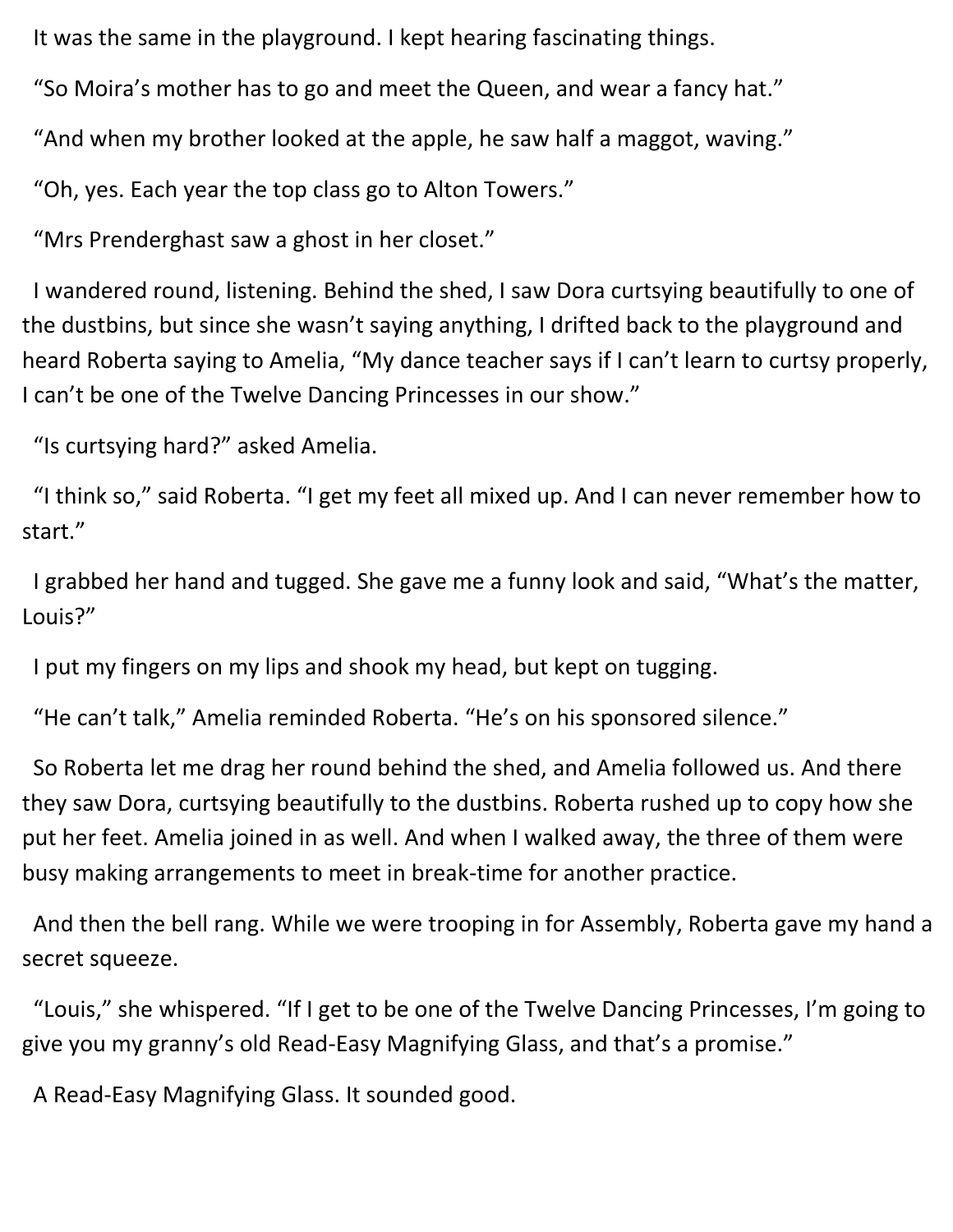Usually, I hate Assembly. The hall's cold, I hate sitting still in boring lines, and it seems to go on for ever. The only part I like is the singing, and by the time we get to that, it's all dragged on so long, we only have time to sing one or two verses.

 This time, it was over too soon. I don't know what happened. One minute, Mrs Heap was nattering on as usual about not dropping litter, and noise in the corridors. But because I couldn't just turn to the person next to me and whisper, as usual, I had to stare round quietly.

And that's how I came to notice the second hand on the clock.

 I watched it sweep round. When it reached the exact top, I shut my eyes and tried to guess how long a minute was. When I opened my eyes again, thinking I'd see the second hand swooping past the top again, it was still only halfway round.

I tried again.

This time, I was better at guessing. Only twenty seconds out.

The next guess was even closer. I missed by just five seconds.

 Then I tried counting. First, I did a minute's test run, watching the clock and getting the rhythm right. (After all, being able to count to a minute without a watch might come in useful if I ever join the army or a television company.)

Then, after my test run, I had another go with my eyes closed.

And I was spot on. Perfect.

 So I did it again, to prove it wasn't just a fluke. And this time I was only one second out, so I counted that as well.

And then, even though I wasn't listening, I heard my name called out by Mrs Heap.

"Louis Todd –

I looked up, furious. I hadn't said a single word.

But then I heard the rest.

"– can sing the song along with all the rest of us without spoiling his big silence."

Mrs Heap waved at Mr Hambleton at the piano.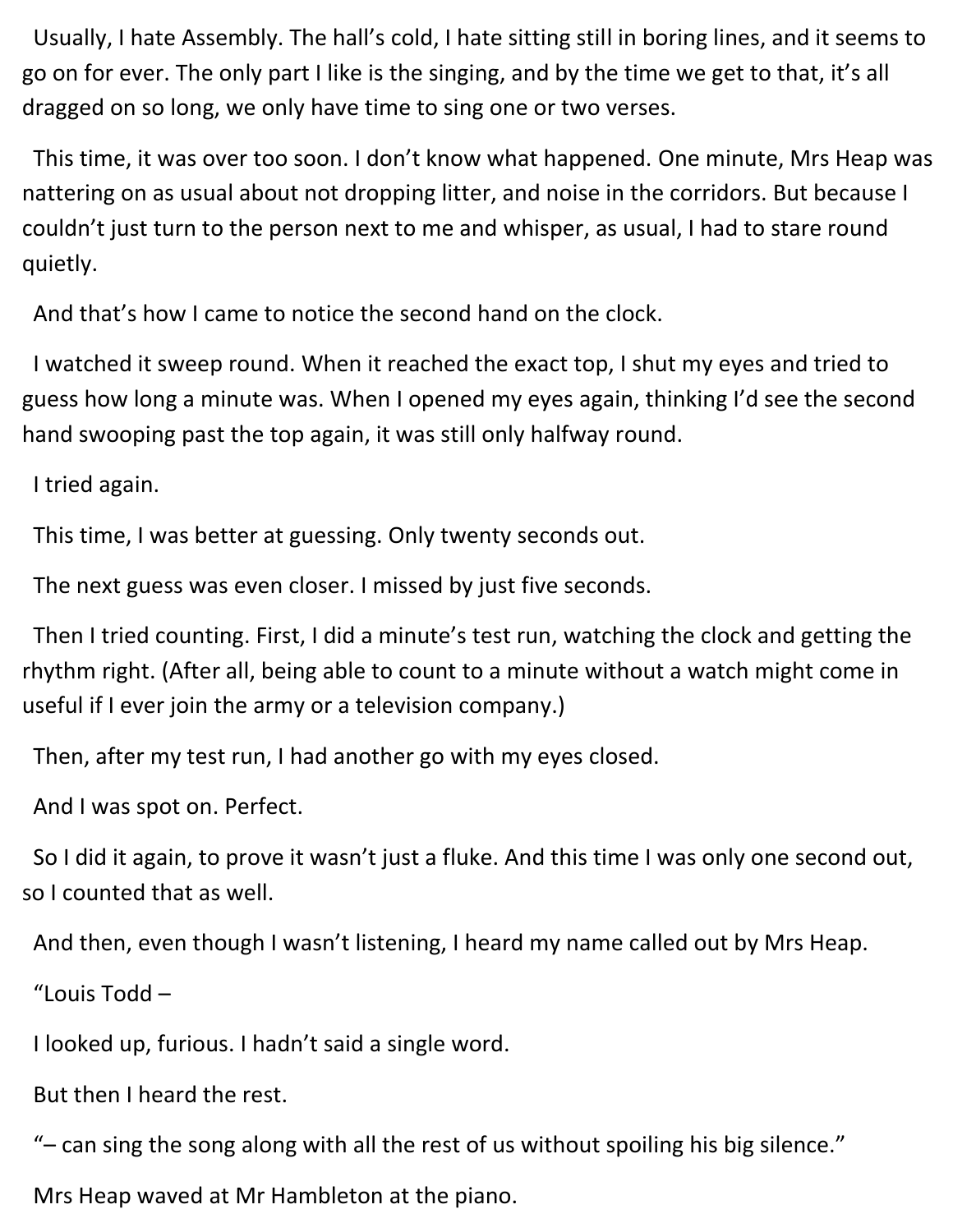"And since I haven't had to keep stopping this Assembly to tell people off for talking –" (was she looking at me?)

"– today we have time to sing every verse!"

Excellent. And Mr Hambleton picked the song that he knows is my favourite.

Curious …

 I'm not used to sitting quietly through work-time. I kept on nearly cracking. In the end I pretended I'd forgotten what Dad said, and borrowed Bethany's sticky tape. Miss Sparkes pretended not to see me sticking it over my mouth. And we got on with Maths Workbook.

I couldn't talk, so I was forced to listen.

"I can't do subtraction," Bethany was wailing.

"Easy-peasy," said Lyle.

"I'm stuck"

Lyle leaned over Bethany's workbook. "You're not stuck. You just have to borrow"

"I hate borrowing," Bethany grumbled.

"I always get it wrong when I pay back."

 $\frac{1}{2}$  I was about to tell Bethany all about the time I got all twenty wrong. But the sticky tape stopped me. So I just had to listen to Lyle explain things to Bethany.

"Have you got it now?"

"Nearly. Just tell me one more time."

So he explained it again, and I still had to listen.

"Now do you understand?"

"Yes," said Bethany. "But just tell me the bit about paying back one more time."

 So Lyle said it again. I nearly peeled off my sticky tape to tell him to shut up. But I didn't. And then Miss Sparkes came and stood over us for ten whole minutes while we got on with it.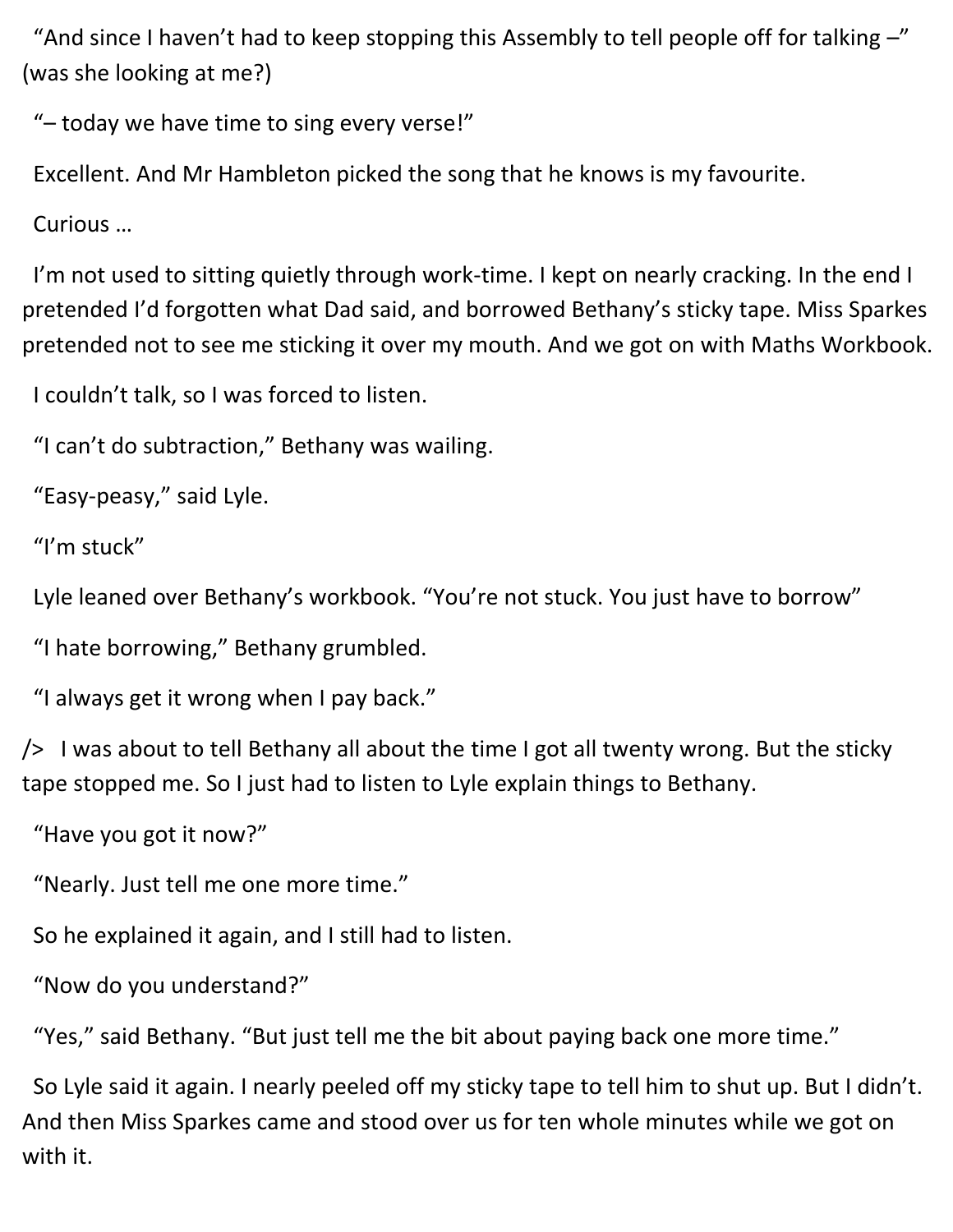And Bethany got every single one of them right.

And so did I.

Interesting…

 After that, it was Reading Time. Miss Sparkes picked a story about a ghost. Usually, we read in groups. (I'm on the blue table.) But on the day of my big silence, she brought in a big pile of books, and said we'd be reading in turns round the whole class.

 "Except for Louis," she said. "Because he can't talk. So he's going to have the ghost's part because going ' Whooo' doesn't count."

It made a nice rest from the silence, going "Whooo".

"Whooo!" I went.

And then, when my next bit came:

"Whoooooo!"

And then, in the really scary bit:

 "That was very good," Miss Sparkes said at the end. "Everyone read beautifully, and Louis's wailing was excellent."

 I didn't say, "You're welcome." I just grinned. And then, before I could even believe we'd got through a whole story before the bell, it rang for lunch-time.

Interesting…

 This listening business is even cleverer than you think. While we were standing in the queue for lunch, I was the only one who wasn't talking, so I was the only one who got to hear that funny sizzling noise.

I turned around.

It was a new tray of macaroni cheese, fresh from the oven. Brown, bubbling and hot.

Suzie pushed me forward. (She was busy chattering to Frances.)

 I looked at the cold, claggy yellow sludge on the tray in front of Mrs Patel. There were only two squares left.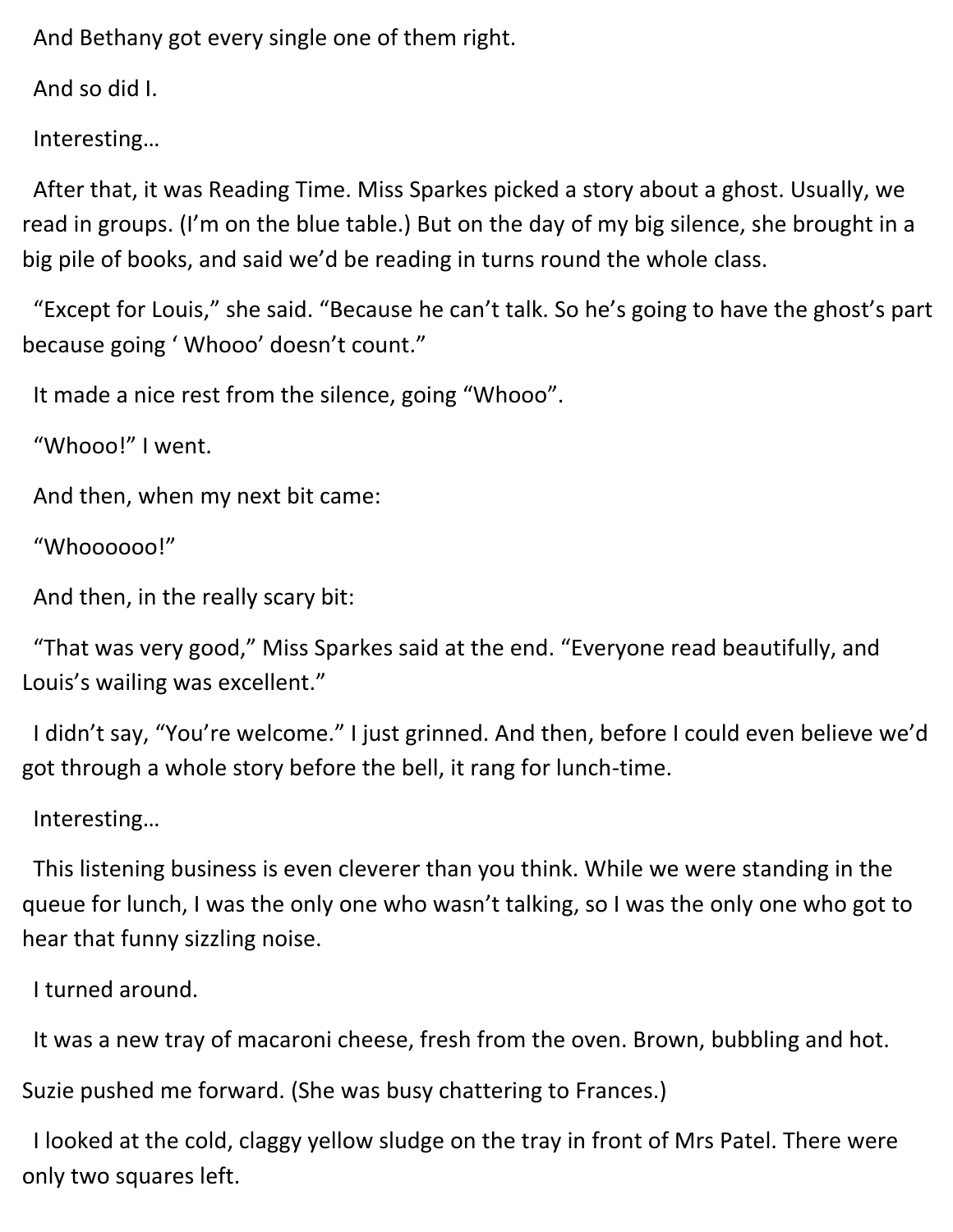I nearly made the mistake of saying, "After you," but stopped just in time. Instead, I bent down and pretended to fiddle with my shoe lace.

"Keep the queue moving, girls!" called Mrs Patel. "Walk round Louis and I'll serve you."

 They didn't realize. They just hurried round, and took the last two claggy squares. I came up after them, and she gave me the first serving out of the sizzling hot brown tray.

 "I'm giving you a big one," Mrs Patel said, "because you're doing so well, and everyone's so pleased with you."

(And that's another thing I wouldn't have heard if I had been talking, as usual.)

 After lunch, it was Mr Hambleton and Percussion Band. He came in with the tape recorder, looking horribly worried.

Nodding at me, he asked the others, "So how's he doing?"

"Brilliantly!" Caleb said loyally. "He hasn't said a word."

 Mr Hambleton beamed. "Oh, joy! I never thought he'd get this far through the day. I've been chewing my nails all morning. I even tried to get Mrs Heap to let me have you all straight after Assembly. But she said not one of you could afford to miss Maths Workbook."

"I could next week," said Bethany. "Now that I understand borrowing and paying back."

But Mr Hambleton wasn't listening. He was diving into the boxes.

 "Quick! Before Louis cracks!" He handed out triangles and woodblocks and castanets. Then he turned to me.

 "Don't speakl" he warned. "Just point to what you'd like to play today while you keep quiet."

 I couldn't believe it. No one in the whole history of Percussion Band has ever got to choose.

I stared at all the things I love the best.

The glockenspiel.

The chiming bells.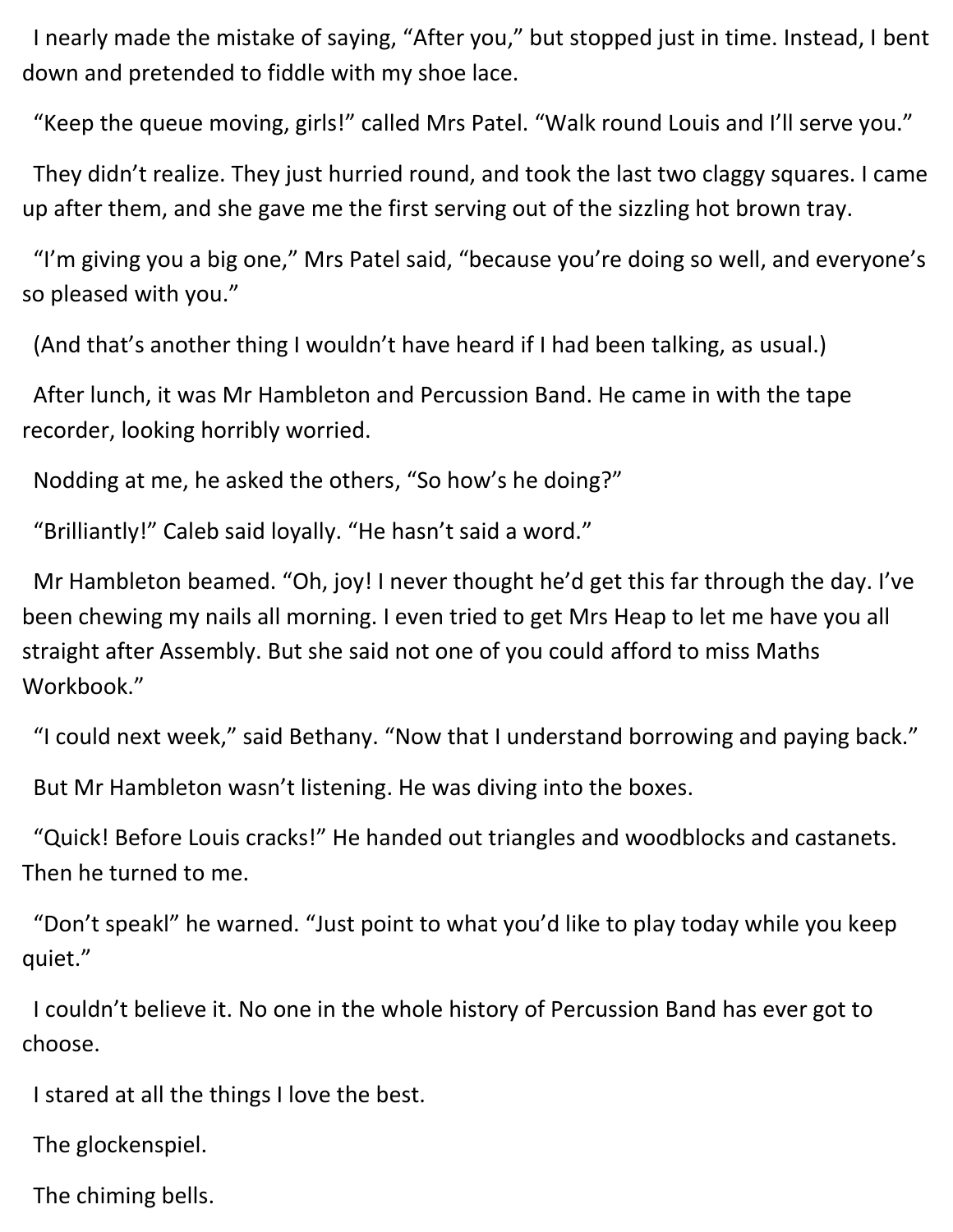The marimbas.

The cymbals.

The timpani drum.

I picked the chiming bells.

When we were all set up, Mr Hambleton stood by the tape recorder and made a speech.

 "This is a very special day for me," he said. "As you all know, I love music. It is my greatest joy. So it has been a great strain and a misery to have it ruined every single week by constant chattering and interrupting."

 (If I hadn't been on a sponsored silence, I'd have spoken up then, and said that it wasn't all me. But I was, so I didn't.)

"But today  $-$ "

 Mr Hambleton's eyes shone and his voice wobbled. He couldn't carry on. He was too moved. I felt a little nervous. I'd had a lot more practice interrupting than playing on the chiming bells. But, when we started, it was really very easy. If you're not talking, you have time to watch. And then you see him pointing your way when it's time to get ready. And when it's time to go, he sweeps you in.

You'd have to be an idiot to get it wrong.

```
 (Or not really listening.)
```
 We played Surf Song and Bell-Time and Ghost Walk Rock. Then we swapped instruments (I chose the cymbals this time) and carried on. We did Circus and Twilight Time.

 "Oh, this is wonderful!" Mr Hambleton said when the tape clicked at the end. "We have time to record on the other side."

 So we did Dem Bones, Dem Bones, Punch and Judy and Lullaby before the tape ran out and the bell rang.

 "Oh, thank you!" cried Mr Hambleton. "Thank you all!" He clutched the cassette tape to his heart. "I shall treasure this," he told us. "Treasure it! Thank you to everyone. Thank you, Louis! Thank you! Thank you!"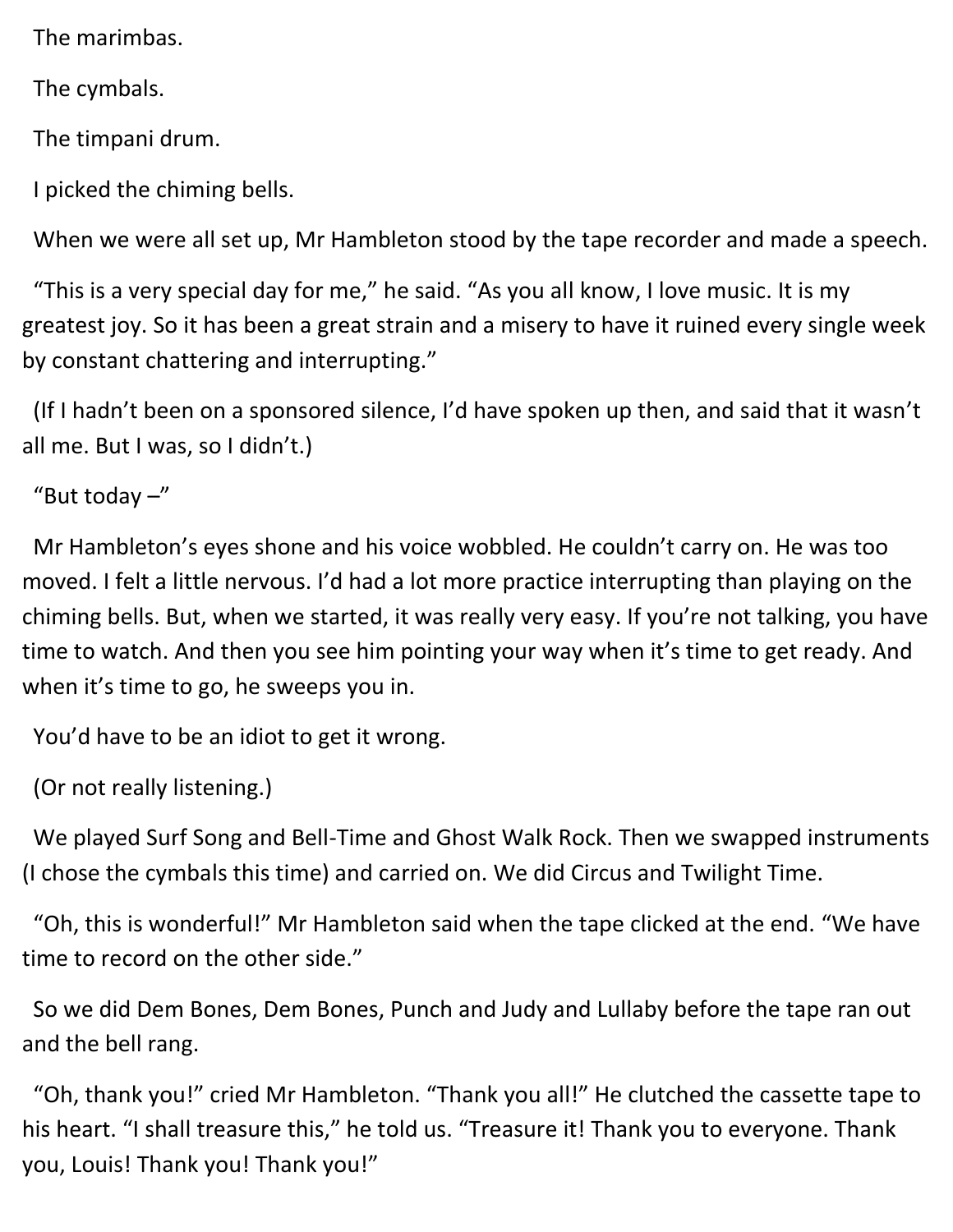He was still saying it as we trooped out.

"Thank you! Oh, thank you!"

 Caleb poked me in the ribs and whispered, "That's interesting. Today Mr Hambleton is finding it even harder to keep quiet than you are!"

 Then it was time to go and watch Pictures from History. I sat next to Geoff (since he was sponsoring me particularly to shut up through that). We chose chairs in the middle of the front row, and I was really glad, because it was amazing.

First, they explained about what people did in the days before toilets were invented.

 Then they showed a film about a pretty girl who emptied her slops out of her attic window on to the Lord Mayor, and ended up marrying him.

 Then they showed us a Potty Museum. (Honestly!) And the curator showed us all his favourites.

And then it ended with some splunky music, and pictures of loos through the ages.

 I turned to Geoff and nearly told him, "That was amazing" But he clapped his hand over my mouth and stopped me just in time.

On the way down to the gym, I had a think. I'll tell you what was on my mind.

 I knew that, if anyone else had been trying to be quiet for a whole day, everyone would have been trying to trick them into forgetting.

Not spitefully. Just for fun.

 But no one was doing that to me. In fact, they were trying to help me. If they came up, they kept their fingers on their lips, to remind me. And if they passed me notes in class, they wrote Ssshf on the top, in case I forgot. And, the whole day, not one single person had come up behind me in the playground and called out, "Hey Louis!" hoping I'd swing round and say, "What?" without thinking.

And I thought I knew why.

 It was because they wanted me to do it. They wanted me to get through the day without talking as much as I did.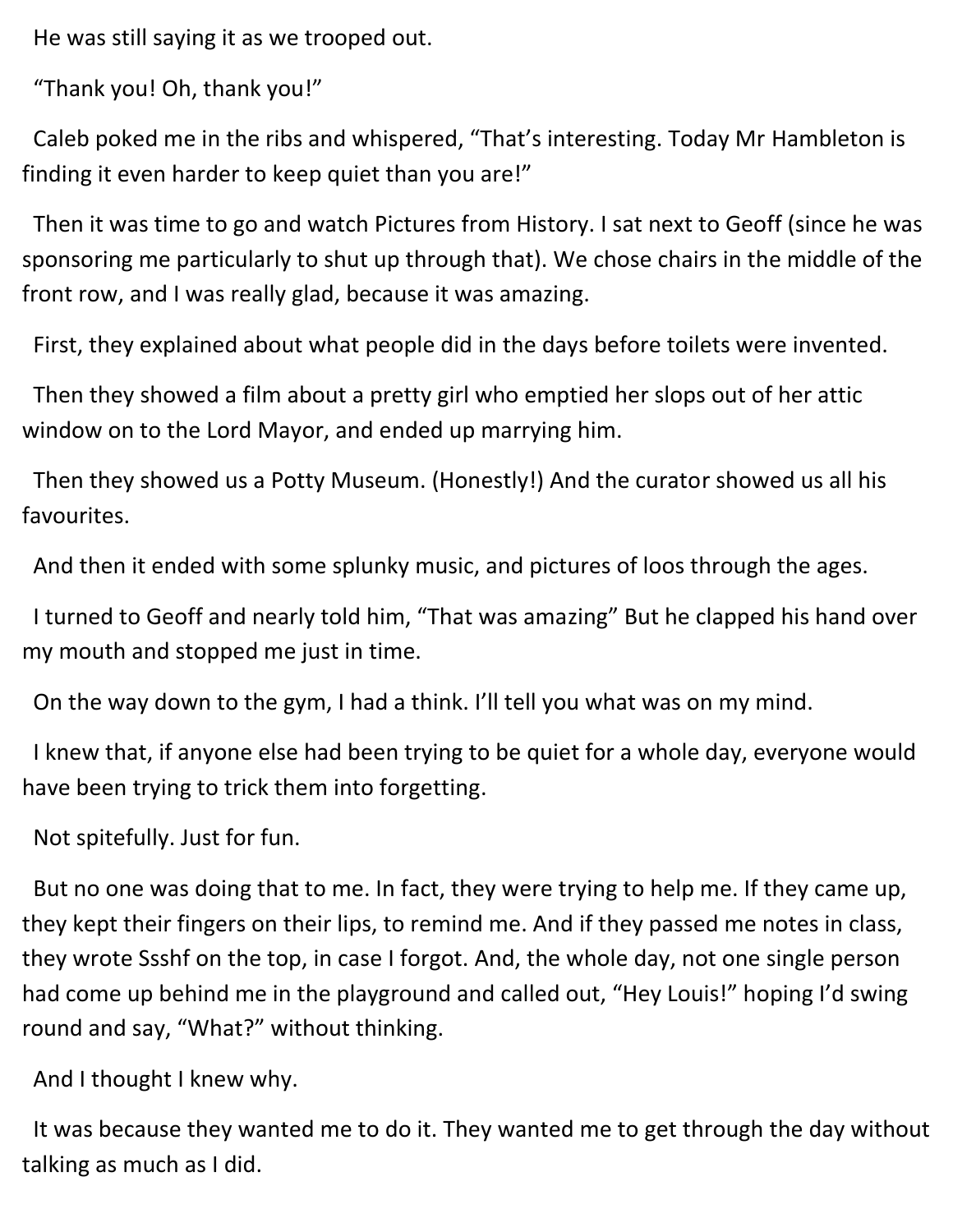And not just because they're my friends, but because they were enjoying it. It made a nice change to get through lessons without having to stop all the time for, "Someone is talking. Is it you, Louis?" and, "I'm not carrying on until Louis stops talking."

And that was interesting. It made me think.

 We didn't get to climb the ropes in gym. But it wasn't my fault. Miss Hunter wasn't in the mood. She'd planned a ball game, and wasn't going to change it. Not for anyone.

 Not even for someone so quiet they heard every whisper. "Louis, quick! No one's marking me. Throw the ball this way!"

 So quiet, they heard Wayne say, "This is brilliant! Today Louis is gaining us more points than he's losing from talking, so our team's going to win."

 So quiet that, when the bell rang, they heard Miss Hunter promise: "If you're all this good next week, we'll have the ropes out. That's a promise."

 Back in the classroom, before going-home time, we did a bit more work, but then Miss Sparkes stopped us early. "See this?" she said, rooting in her bag. "Usually by now, I'm looking For aspirins, but today I'm digging for my peppermints."

Everyone got one. Not just me.

 "Don't say 'thank you','' she warned me. "Just keep on going till a quarter past three, and that will make seven whole hours."

I could hardly believe it.

 They clapped me out, like Leighton Buzzard Wanderers the day they went up in the League.

Dora and Roberta and Amelia all curtsied to me beautifully as I walked by.

The dinner ladies banged their saucepan lids as I went past the kitchens.

 Mrs Heap was standing on the steps, browsing through library-plaque catalogues. "We must do this again very soon," she said to me hopefully.

 At the kerb, Bernie Henderson stood well back while Mrs Frier stopped the traffic. She raised her lollipop sign in a salute as I walked past.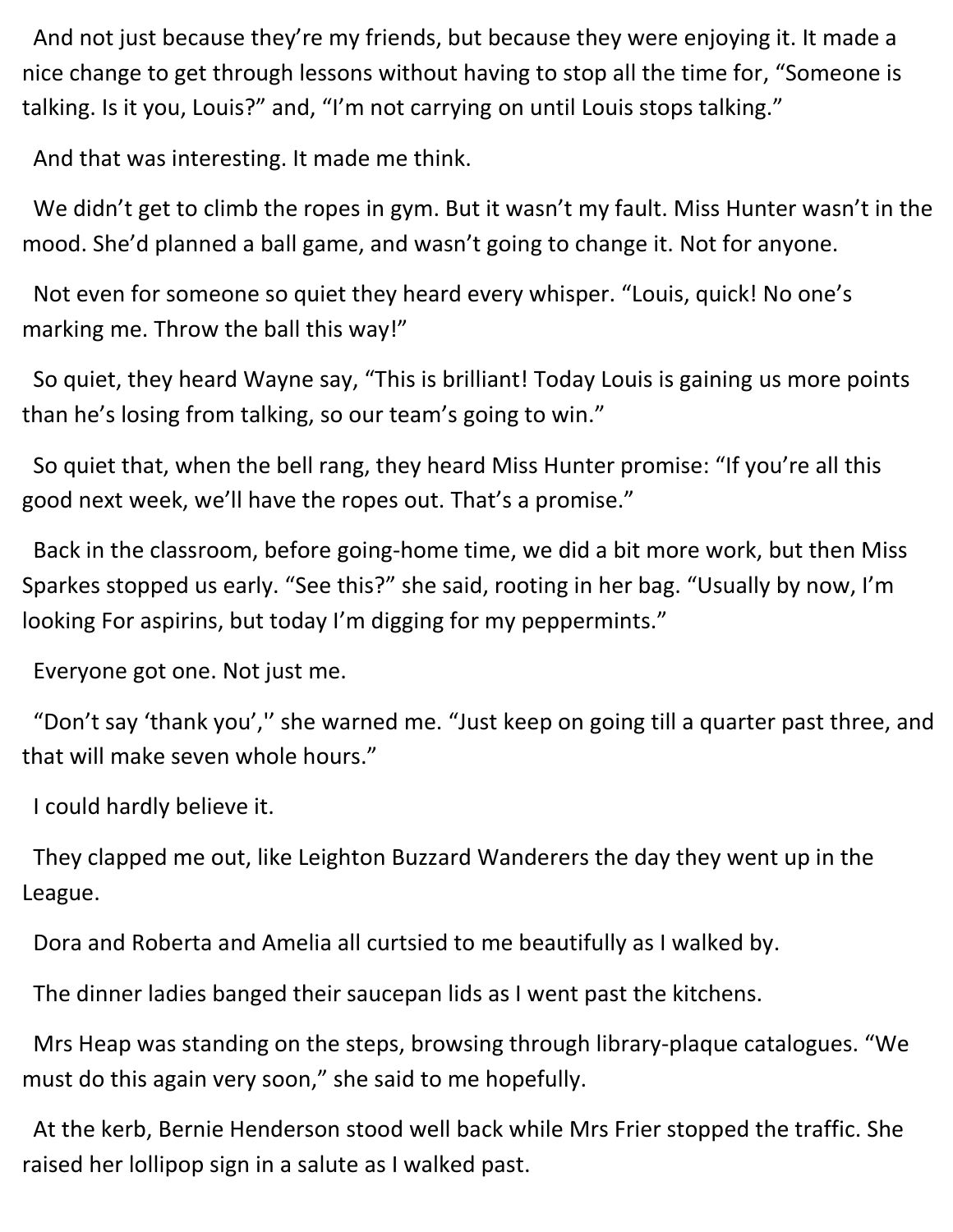Mrs Havergill handed a rose to me over the garden wall as I walked up the path. "You might think of keeping going through the weekend," she suggested.

And Gran was waiting at the door.

 "Well," she said. "That golden yellow hasn't stood up very well to a long day in school. It looks quite grubby. I think I'm going to have to whip it off you, and put it in the wash, and  $-$ "

 I wasn't even listening. I was counting the second hand round to the end of the very last minute. (I could have done it with my eyes closed, but it was important to be sure.)

Three. Two. One.

YES!!!

And then I spoke.

 "I did it! It was brilliant! I had a great day! It was wonderful. I got to play the chiming bells, and I understood borrowing properly, and we read a ghost story all the way through, and I saw an amazing film about potties, and  $-$ "

The phone rang. It was Mum.

```
 "How did it go?"
```
 "Amazing! I saved Bernie Henderson's life, and fixed things so that Roberta got a part in her dancing show, and we sang my favourite song in Assembly, and I learned to count to a minute without a watch, and  $-$ "

The door flew open. It was Dad, home early from school.

"How did it go?"

 "Superb! I found out that next year we get to go to Alton Towers, and lunch was the best ever, and our team won the ball game, and Miss Sparkes gave me a peppermint, and I've made millions for the new library. Millions."

 Dad looked a bit wistful. "We need a new library too," he said. "You wouldn't think of coming over to be quiet at our school?"